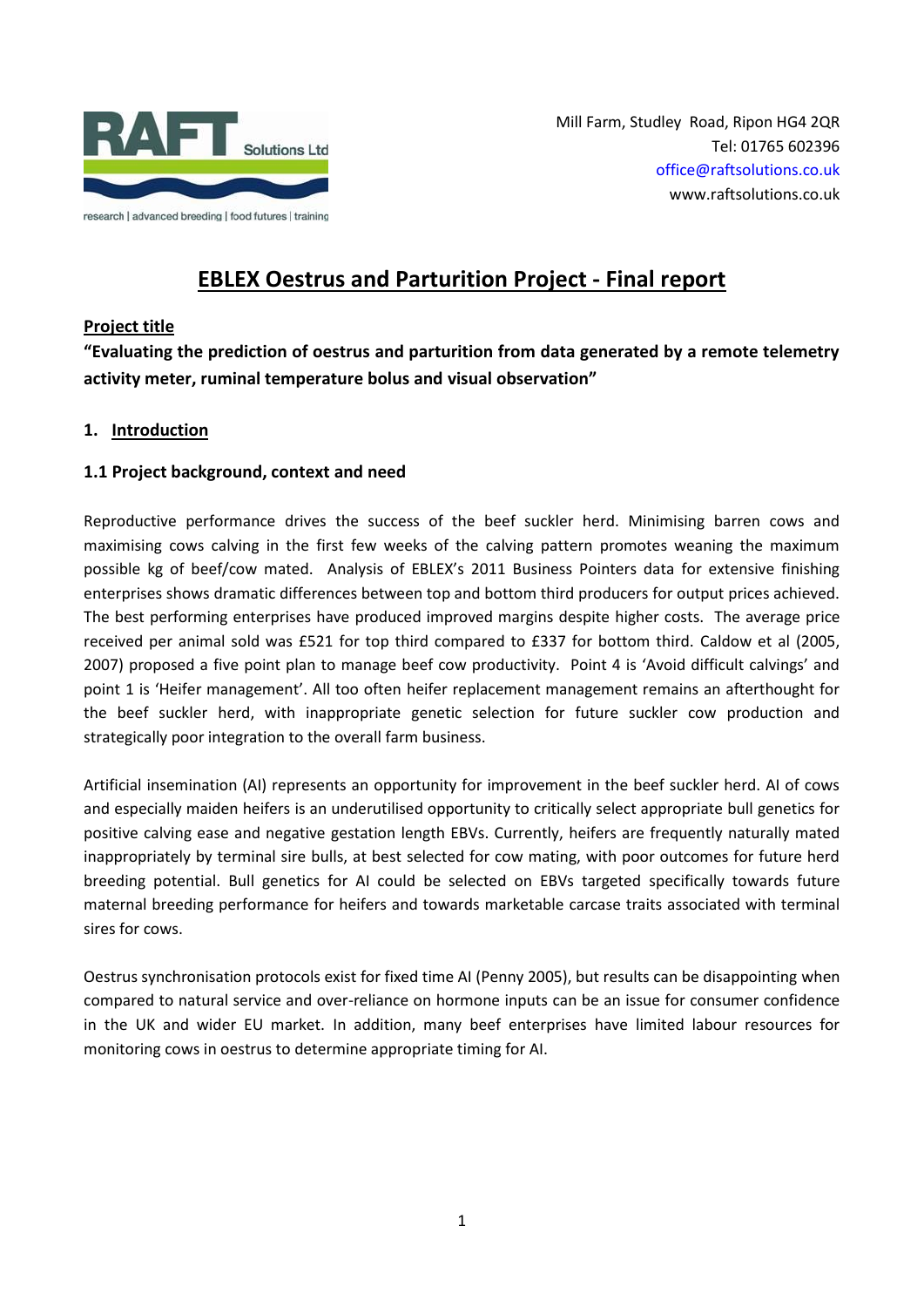#### **1.2 Activity levels**

It has been widely demonstrated that motor activity increases during oestrus in the dairy cow. Moore and Spahr (1991) found mean daily activity to be significantly greater on the day of observed oestrus than during the three days before or after. Redden et al (1993) identified a 2.3 fold increase in activity over 24 hours during oestrus when compared with the dioestrus period. Roelofs et al (2005) suggested that pedometers could accurately detect oestrus and may also present a promising tool for prediction of ovulation and hence improved fertilisation rates. This technology has become widely adopted in the dairy sector. Barriers to uptake in the beef industry have included issues of range in data download systems as beef cattle are not passing through management systems to be milked as in dairy herds. However, new systems are now commercially available which have longer range signalling and within-collar data processing and storage ('Heatime', SCR technologies and 'Silent Herdsman, NMR). With opportunities for siting base station readers near water troughs or feeding areas, this offers a promising solution to these barriers.

#### **1.3 Rumen temperature**

Similarly, Cooper-Prado et al (2010) proposed that ruminal temperature (RuT) of beef cows changes before oestrus; showing significant increase around oestrus. RuT may therefore have potential to predict oestrus with sufficient accuracy to facilitate appropriate timing of insemination. Use of ruminal temperature boluses and telemetry may facilitate frequent determination of body temperature. Measurement of ruminal temperature with a bolus is minimally invasive, allows frequent records of real-time data to be obtained, requires minimal labour, and permits cows to be maintained in a natural environment.

Prediction of parturition has also been an industry goal for many years. Targeting limited labour resources at the appropriate time could result in more successful calving outcomes. Cooper-Prado et al (2010) proposed that ruminal temperature (RuT) of beef cows changes before parturition; showing significant decrease the day before parturition. RuT may therefore also have the potential to predict parturition. Additional studies to evaluate the association of RuT with parturition may refine the use of automated technology systems to increase reproductive performance of beef cows.

Use of breeding technologies also represents an important opportunity for beef suckler herds to mitigate greenhouse gas emissions by improving productivity and efficiency (Chadwick et al 2007).

This pilot study investigates the opportunity presented by new remote telemetry devices to deliver automated prediction and signalling of oestrus and parturition in beef cows and heifers to facilitate improved performance outcomes from AI programmes.

#### **2 Method**

#### **2.1 Background to the project**

A literature review, completed by RAFT Solutions in March 2012, concluded that the use of breeding technologies represented an important opportunity for beef suckler herds to improve profitability and mitigate greenhouse gas emissions by improving productivity and efficiency. Sustainable beef production may be supported through selection of optimal EBV genetics available through artificial insemination (AI). Activity meters and rumen temperature boluses are being successfully exploited in the dairy industry, but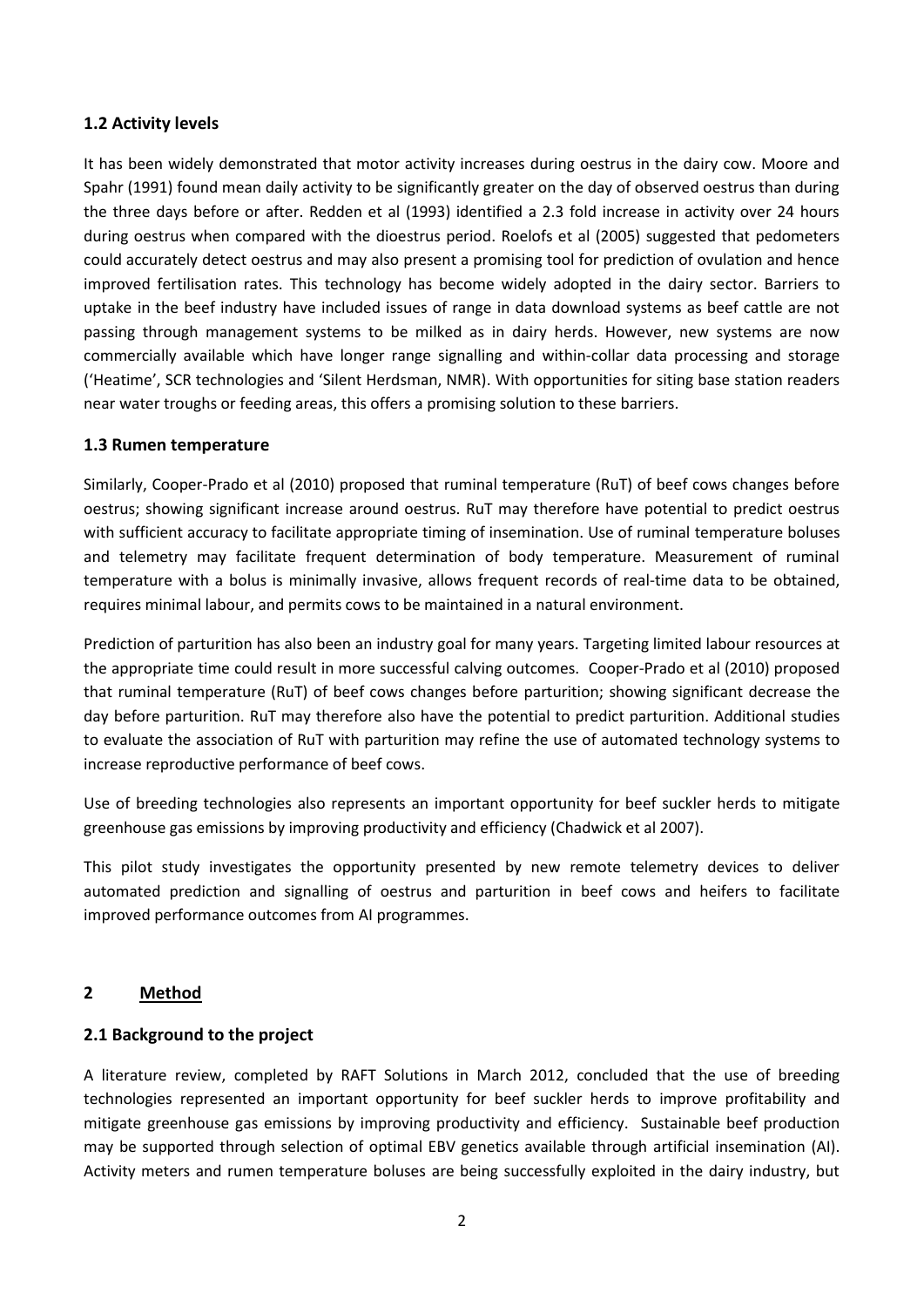remain largely overlooked in the beef industry which is often compromised by the availability of trained labour and extensive systems. This pilot study aimed to test the hypothesis, in contrasting beef herd profiles, that:

# **Technologies that record increased activity in beef cows and heifers as detected by distance telemetry activity meter and/or changes in ruminal temperature can be used to:**

#### **(a) successfully predict oestrus and facilitate appropriate timing of AI in beef suckler herds, and**

#### **(b) successfully predict the timing of parturition and hence facilitate calving management and outcomes**

It was proposed that successful oestrus detection would be confirmed by correlating both technologies with farmer observations, service by the bull and blood/milk progesterone testing. In some cases, to determine ovulation timing, ultrasound scanning and follicular mapping of the ovaries would also be carried out.

The sample size of two farms is insufficient for a robust statistical analysis of data relating to prediction of oestrus and parturition. The project aimed to test the feasibility of translating these two currently dairy based technologies into a real beef environment and explore the practical issues associated with their evaluation.

### **2.2 The study farms**

Two farms were recruited to this study; one upland pedigree and one lowland commercial beef suckler enterprise. Farm details are summarised in Appendix 1.

# **2.2.1 Farm C**

This pedigree upland Limousin farm is high health status for BVD and Johnes disease with all 40 breeding animals being synchronised and served during housing by AI. High health and high genetic merit cattle are of high value and so parturition prediction offers a huge benefit to the farm in targeting labour to calving. This upland farm houses cattle indoors for the initial part of the breeding season, so selection of this farm enabled assessment of the use of the technologies in a housed system. The farm has several large modern buildings all closely situated to one another, with some of multi-span construction.

#### **2.2.2 Farm P**

This commercial lowland farm runs 150 South Devon cross suckler cows. Spring calving takes place indoors, with optimal use made of available grazing feed supply for the freshly calved cows. Service is performed out in the field by AI so correctly identifying cows in heat is crucial to this system.

Both farms are run very successfully, yet very differently. One key characteristic is that both the farmers are highly conscientious, dedicated, and committed to progression of the industry.

#### **2.3 Technology set up at each farm**

Both farms were equipped with activity meter and rumen temperature bolus technology, utilising products which are commercially available in the UK and abroad: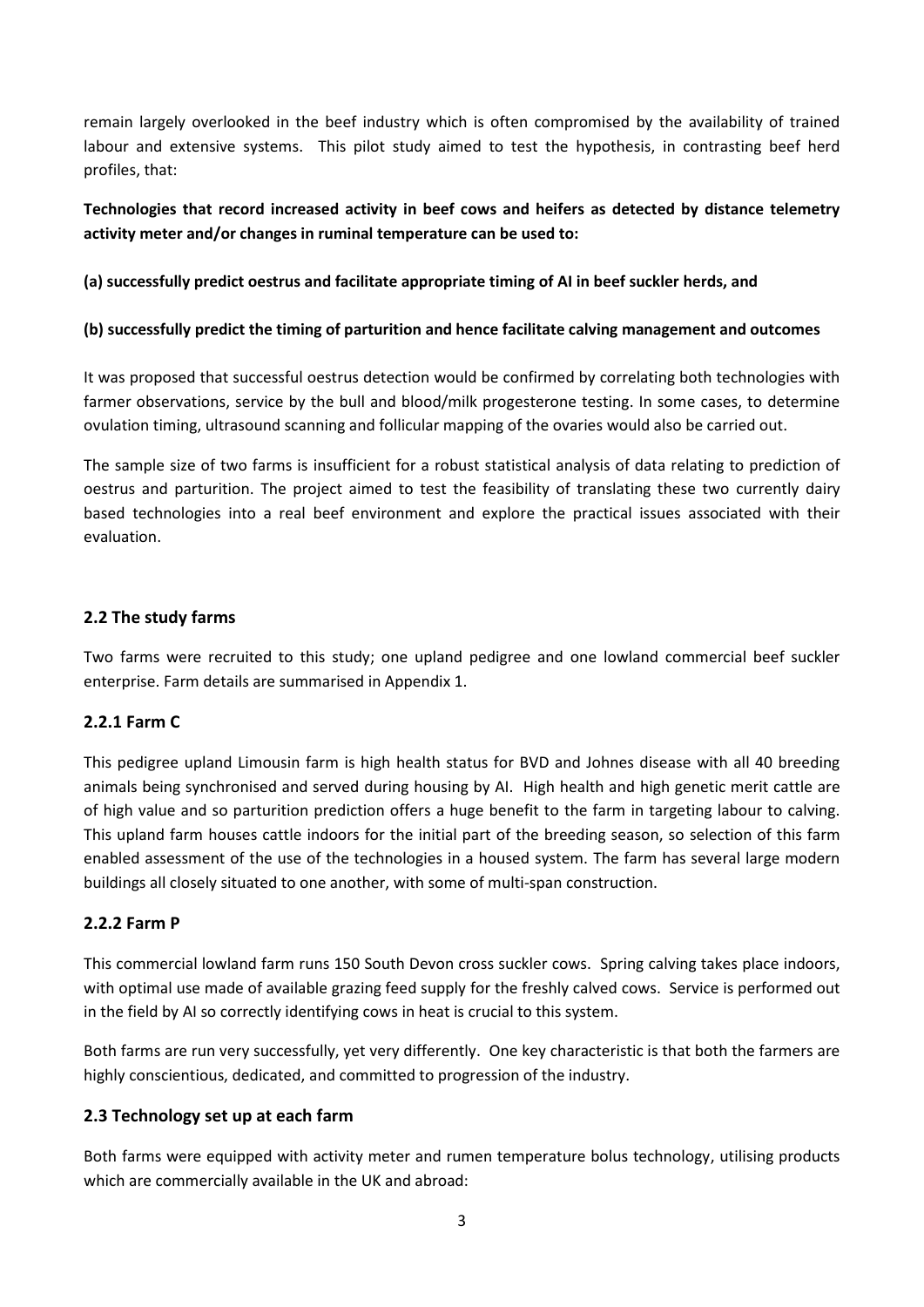(i) 'Heatime' activity meters (SCR technologies; supplied by Semex UK and Fabdec UK)

(ii) 'Bella Ag' rumen temperature boluses.

A summary description of the technologies is included in Appendix 2.

#### **2.3.1 Farm C**

Activity monitoring software 'Heatime Horizon' was initially installed, consisting of 40 collars (Figure 1), an antenna and a control panel. The control panel was removed roughly halfway through the trial and successfully upgraded to 'Heatime Dataflow II', allowing data back up and export to a PC.



*Figure 1: Heatime collar at Farm C*



*Figure 2: Bella Ag reader at Farm C*

Fifty rumen temperature boluses (Bella Ag) were supplied (sufficient for the 39 cows in the trial, plus some spares for replacement purposes) along with four 'readers' (Figure 2). The readers all communicated with a single coordinator which then sent data to a PC. Bella Ag supplied an additional reader part way through the trial as it was found that the readers were not covering all the areas required.

#### **2.3.2 Farm P**

Heatime (Heatime Horizon) was already in use on the farm as a method of oestrus detection. All 150 cows were collared but for the purpose of this trial only 100 cows were enrolled due to management factors, excluding the heifer group which spend time away from the main farm. The newer release of the system, 'Heatime Dataflow II', requires a computer within range of the cows so would not be suitable on a beef farm such as Farm P where, in contrast to farm C, the cows are inseminated out in the field away from the main farm premises. Whilst out in the field the farm powered the Heatime unit using a solar panel attached to a trailer (Figure 3). The Heatime antenna was also attached to the trailer, in this case with a range of 1000m.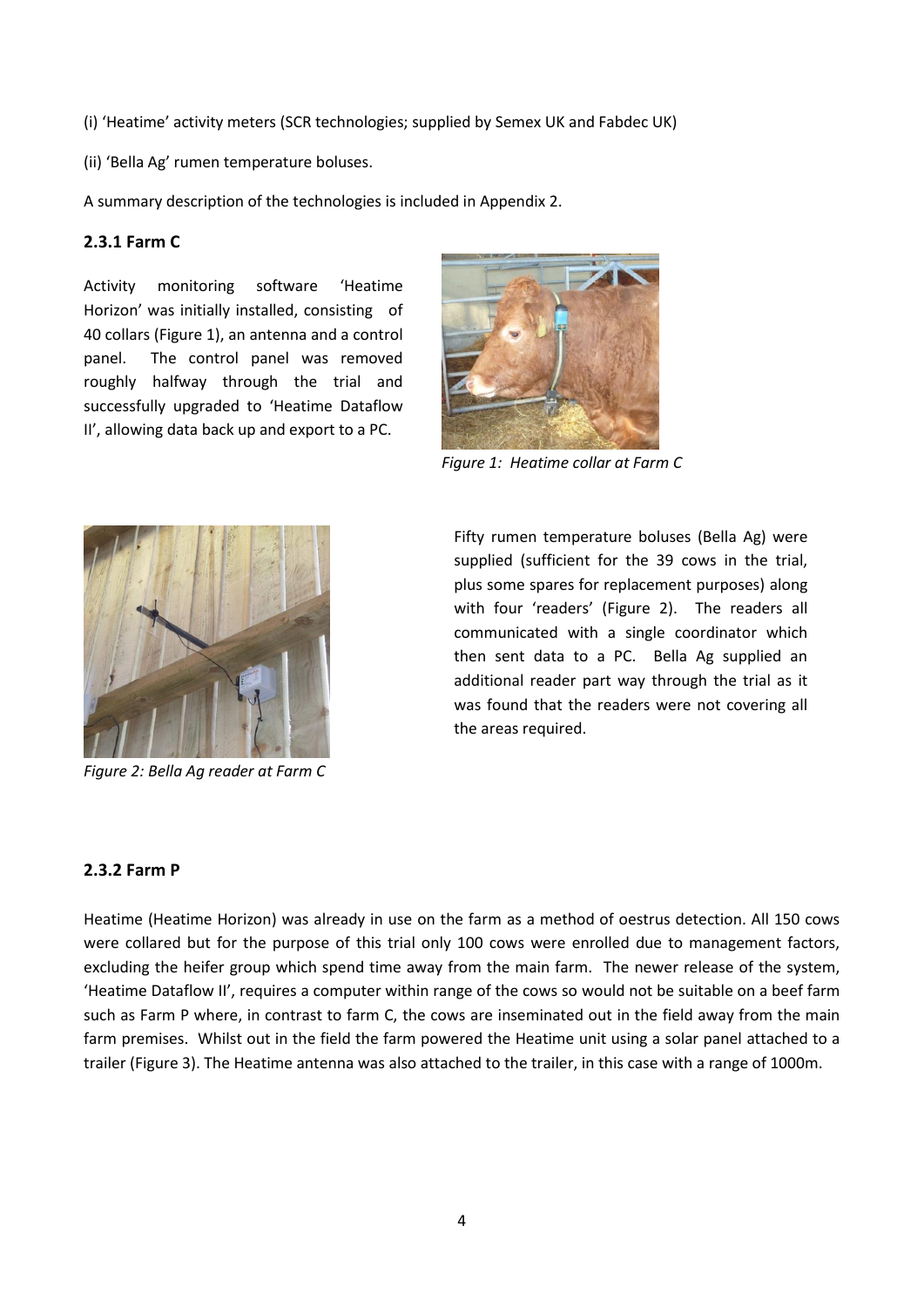

*Figure 3: Trailer fitted with reader and solar panel for outdoor use at farm P*

One hundred Bella Ag rumen temperature boluses (Figure 4) were supplied with three readers and a co-ordinator. This farm consists of two main buildings; a fold yard style brick building and an open, more modern shed. Cows were moved into these sheds shortly before calving and bolused at the same time. After calving, cows were let out to grass.



*Figure 4: Bella Ag bolus*

#### **2.4 Trouble-shooting factors**

Implementation of the technologies presented a range of issues in the beef suckler environment as discussed in the following paragraphs. There have been several key learning points so far with the study, offering useful points of guidance for farmers and advisors considering future use of this type of technology in beef systems. Parturition and oestrus data have been collected comprehensively from one farm. Technology problems with the bolus system at the second farm have prevented a full data set being gathered. Despite three different versions of the bolus and reader technology, issues with successful transmission of temperature signalling persisted on farm P. These were not satisfactorily resolved and it was concluded that site specific issues, potentially relating to the close proximity of a RAF base, were a significant factor here. Consequently, at the conclusion of the study duration, the reading equipment and a set of mark 3.0 boluses were installed on a third site where temperatures are being successfully transmitted and read in similar fashion to farm C. Farm C continues to use the boluses and collars with increasing success.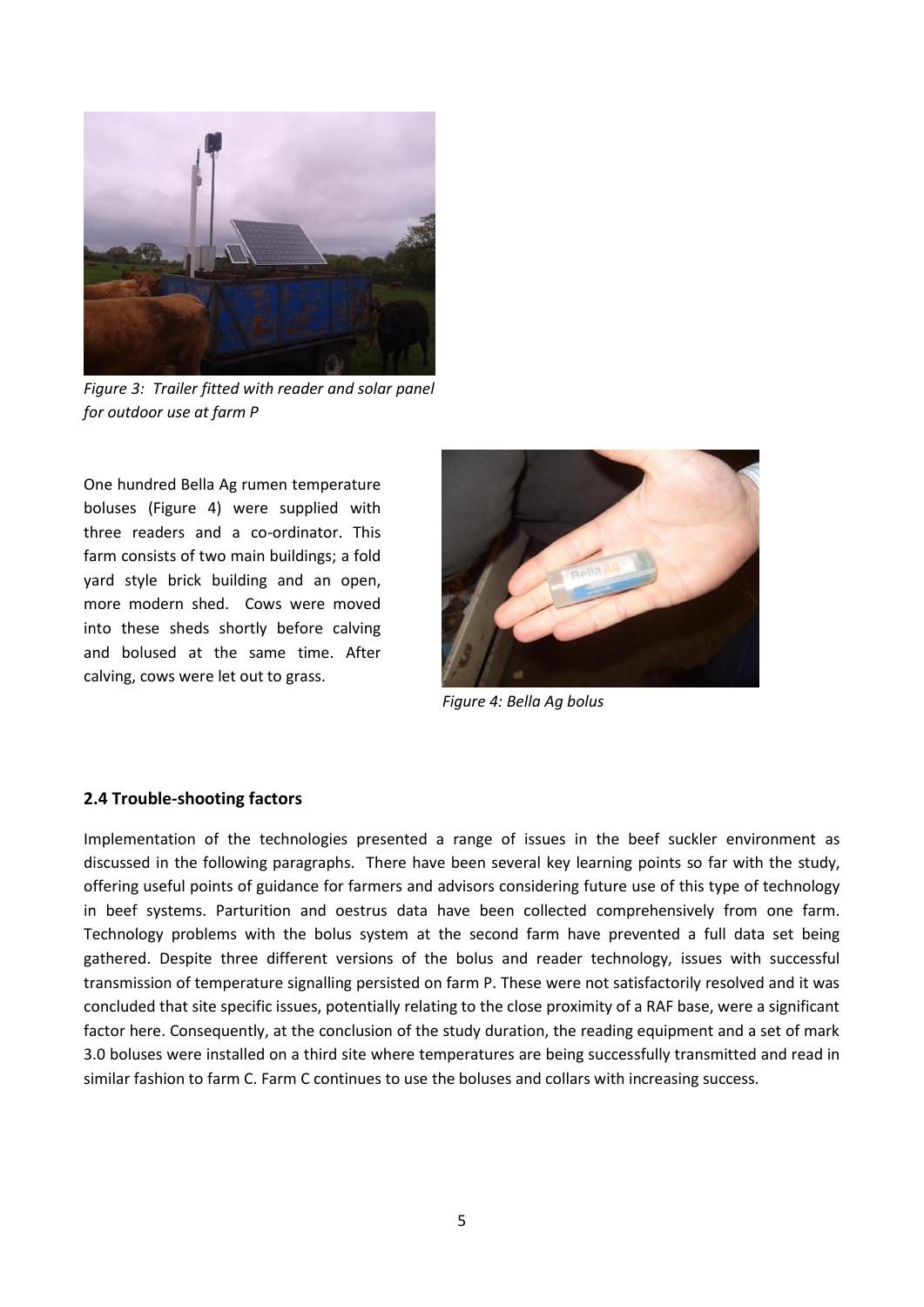#### **2.4.1 Activity meters**

At both farms several days to approximately two weeks were required to establish a baseline activity level, meaning that early events may be missed or false alerts generated. Early set up of the system, well in advance of calving and/or oestrus, would therefore be important in a commercial situation.

The standard collars supplied for the trial were 135cm long, which proved too small for large beef animals such as the Limousins in good to fat body condition score i.e. >3.5 on Farm C. Collar fitting has therefore been challenging with a high rate of collar loss. Farmers looking to use this system in a commercial beef situation would need to work with the supplier to ensure adequate collar length for the breed and condition of the animals on their farm. An extra-long collar is available from the manufacturer measuring 155cm which would be suitable in most situations.

Locking head yokes were also thought to be a causal factor in collar losses. Lost collars resulted in interruption to the baseline data for the cow, which then potentially required up to a week to re-establish an activity baseline. Events that took place while the collar was off or shortly after the collar had been refitted could have been missed by the activity monitor.

Pen size and group changes may also affect activity levels. Moving cows to smaller pens may result in decreased activity and conversely activity may increase when moving to larger pens. Cows changing groups also may result in altered activity. This may therefore result in false positive or false negative activity meter alerts. This is more of an issue for calving prediction, where moving cows to smaller calving pens is a common practice.

An additional problem was encountered regarding the power requirement to run 'Heatime' out in the field. Initially Farm P was provided with a very small solar panel with which to run the Heatime unit. This was far from sufficient so the farm purchased a very large 4.2Amp panel. This larger panel was adequate to power the system during the day with the sun out, but it did not provide enough energy to charge a battery to allow the system to run through the night. Therefore the system shut down overnight and readings were disrupted; the farmer turned the system off soon into the breeding season because of this disruption. The power requirement needed was 4.2Amp at 24Volts per 12 hours; to achieve this two large 2.4A panels were required, roughly 20 times larger and more powerful than the initial panel supplied.

#### **2.4.2 Temperature boluses**

At Farm C, readings were delayed from some boluses. This may have been be due to the bolus descending slowly through the rumen fibre mat to the floor of the rumen/reticulum. Both farms feed ad lib long chopped baled silage which may delay bolus descent when compared with a shorter chopped diet. Modification in feeding management around the time of bolusing, through timing of feeding and chop length of forage may address this issue. However having to change diet to use boluses would be a major disadvantage of that technology.

Building type may also be a factor, with large open metal framed buildings potentially producing more consistent readings than smaller masonry buildings, with very thick walls. This was shown at Farm P where the older brick building has very thick walls and it has been conjectured that this interfered with signal transmission. The bolus-to-reader range must be carefully considered to ensure that cows are in range of a reader for at least the majority of the day. This is particularly significant in large buildings or outdoors. At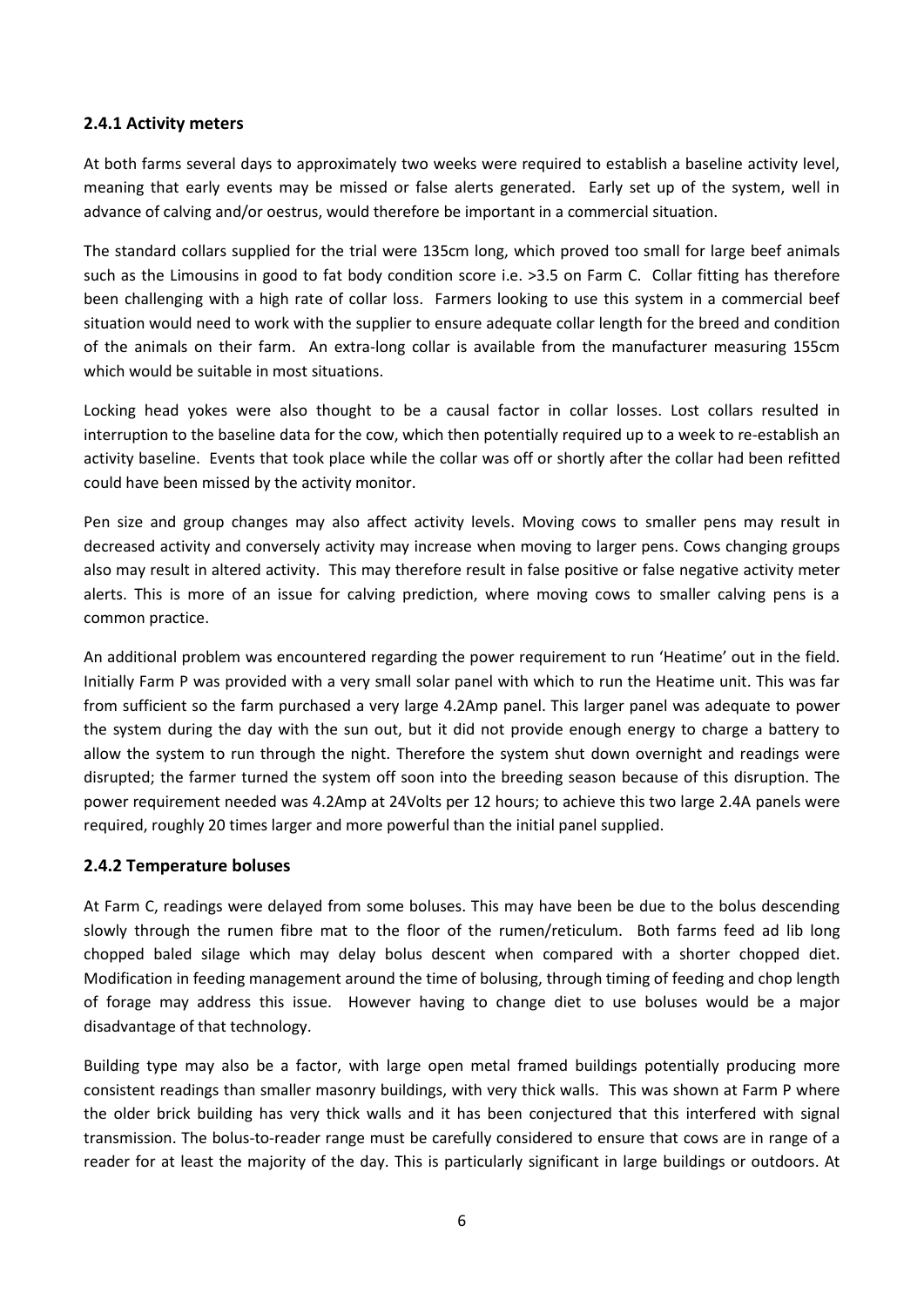Farm C it was necessary to install an additional reader to one of the larger sheds (150 by 130 foot) to increase the number of readings from a group of cows in a far-away pen.

A number of boluses were regurgitated (seven on Farm C and two on Farm P) and had to be replaced. These regurgitations occurred several weeks, even months after application. On Farm C regurgitation seemed to coincide with turnout. It is hypothesised that the change in diet and rumen turnover led to bolus regurgitation.

There have been a number of other issues with this technology at Farm P.

- The farmer's PC was unable to process the software and thus a new PC had to be purchased.
- The system was subject to a number of system failures and required rebooting.
- Inconsistent temperature readings were initially associated with a faulty batch of boluses which were incompletely filled with polymer resin. This allowed rumen fluid to enter the bolus chamber resulting in bolus failure. This problem was traced to a single box (25 boluses) and Bella Ag provided replacements.
- Despite the above fixes, a significant percentage of the remaining boluses were still not fully functional at Farm P with only 20 out of 70 cows bolused associated with sufficient frequency of reads. Bella Ag have proposed a number of theories for this including interference from a nearby RAF base, but ultimately they were unable to resolve the problem satisfactorily, despite very significant input of time by the company, study team and the site farmer.

#### **2.4.3 Bolus 3.0**

New boluses (system version 3.0) were supplied by Bella Ag at no additional cost to the project. The frequency at which this system transmits signals can be adjusted in the new bolus, enabling any interference issues (e.g. from nearby radio masts or airbases) to be overcome. This new bolus also has a memory chip so reads should not be missed, as all reads throughout the day are stored at a sampling rate that can be determined by the operator (rates of 10 to 30 minutes). Reads are then downloaded once the reader is within range. Reads should therefore not be lost when the cow happens to be out of reader range. This technology is less important in a dairy situation where regular milking parlour visits allow regular data download. However, the company had not appreciated the value of this memory feature in a beef system where heat detection or even calving is occurring outside. This bolus is therefore targeted to the beef management situation, but was not available at the start of the study.

An additional feature of the new bolus is that the antenna is non-directional, meaning positioning and orientation of the antenna is less important and 'cleaner' reads should be achieved with less signal interference. A further development is a 30% increase in weight to help retain the bolus down in the reticulum with the intention of preventing regurgitation.

At the point the trial completed, bolus 3.0 had been trialled at farm P using 13 boluses within a hot water bath for five days. Readings could be registered from the boluses, consistent with overcoming potential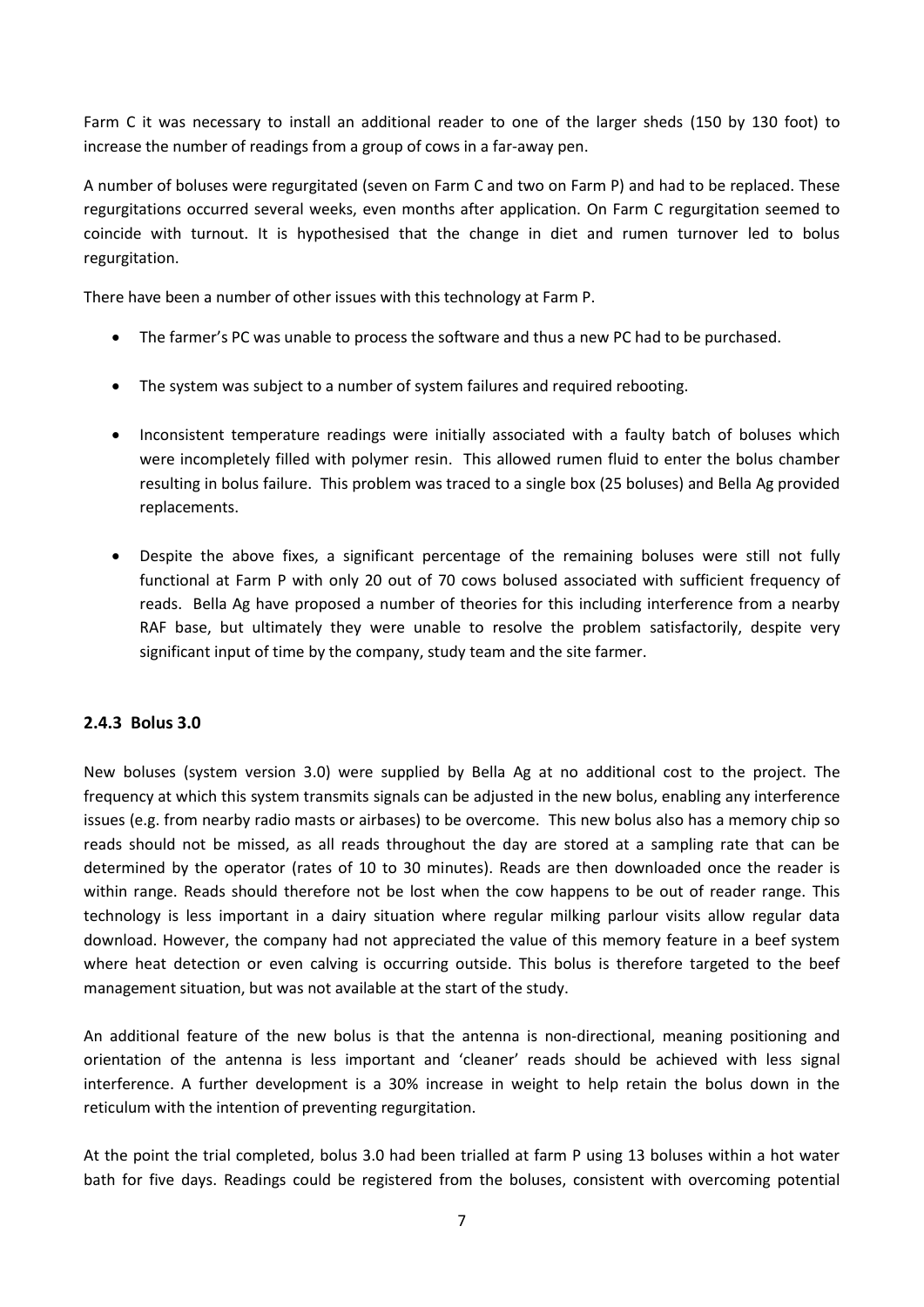interference with transmission on this farm, prior to bolus administration to the cows. All boluses read with an average of 86 readings per day. Additionally the temperature of the water bath was changed over the five days to monitor how the boluses read this change. Closure of the project meant no further work was possible with bolus 3.0 technology on Farm P, although it has since been successfully installed at Farm C and an additional study site.

# **3. Results**

Detail of how the 'alert' process is created for Heatime activity monitors and Bella Ag temperature boluses is included in Appendix 3.

# **3.1 Oestrus**

### **3.1.1. Farm C**

Cows were batched in three groups and enrolled onto a double CIDR synchronisation program as per the farms usual protocol (see Appendix 1). Cows were served by AI following synchronisation. A 'sweeper' bull was run with each group to allow service of any returns. Target Progesterone Kits were used on all synchronised cows to confirm oestrus. These test kits used blood samples to establish whether cows and heifers were at low progesterone at insemination and therefore were the 'Gold Standard' for oestrus detection, although ultrasound was additionally used to image ovarian and uterine characteristics. (Milk samples were used on farm P with very quiet well-handled cows; this would not be the norm in beef herds).

|                |                                               |                                      | <b>Oestrus detection</b>                                             |                                                                            |                                                              |                                                                |                                                                          |                                                           |                                                          |                                                      |
|----------------|-----------------------------------------------|--------------------------------------|----------------------------------------------------------------------|----------------------------------------------------------------------------|--------------------------------------------------------------|----------------------------------------------------------------|--------------------------------------------------------------------------|-----------------------------------------------------------|----------------------------------------------------------|------------------------------------------------------|
| <b>Batch</b>   | ΑI<br>date                                    | <b>Number</b><br>of cows<br>in batch | Cows<br>confirmed in<br>oestrus by<br>Target<br>progesterone<br>kits | Cows<br>identified<br>in oestrus<br>by all<br>three<br>methods<br>combined | Cows<br>identified<br>in oestrus<br>by visual<br>observation | Cows<br>identified<br>in oestrus<br>with<br>activity<br>alerts | Cows<br>identified in<br>oestrus with<br>temperature<br>alerts           | Agreement<br>of Activity<br>and<br>temperature<br>alerts. | Agreement<br>of<br>observation<br>and Activity<br>alerts | Agreement<br>of<br>observation<br>and temp<br>alerts |
| $\mathbf{1}$   | $25^{\text{th}}$<br>and<br>$26^{th}$<br>Jan   | 13                                   | 13                                                                   | 9/13                                                                       | 6/13                                                         | 9/13                                                           | Technology<br>not installed                                              | <b>NA</b>                                                 | 6 cows                                                   | <b>NA</b>                                            |
| $\overline{2}$ | $22^{nd}$<br>and<br>23rd<br>March             | 10                                   | 10                                                                   | 6/10                                                                       | 3/10                                                         | 3/10                                                           | 3/10<br>(7/10)<br>showed<br>obvious<br>spike just<br>below<br>threshold) | 2 cows                                                    | 1 cow                                                    | 1 cow                                                |
| 3              | $26^{th}$<br>and<br>$27^{\text{th}}$<br>April | 9                                    | 9                                                                    | 9/9                                                                        | 5/9                                                          | 8/9                                                            | 5/9<br>(7/9 showed<br>an obvious<br>spike just<br>below<br>threshold)    | 3 cows                                                    | 5 cows                                                   | 3 cows                                               |
|                |                                               |                                      | Ave. accuracy                                                        | 75%                                                                        | 44%                                                          | 63%                                                            | 42% (74%)                                                                |                                                           |                                                          |                                                      |

*Table 1: Identification of oestrus by each detection method for service by AI following synchronisation, Farm C*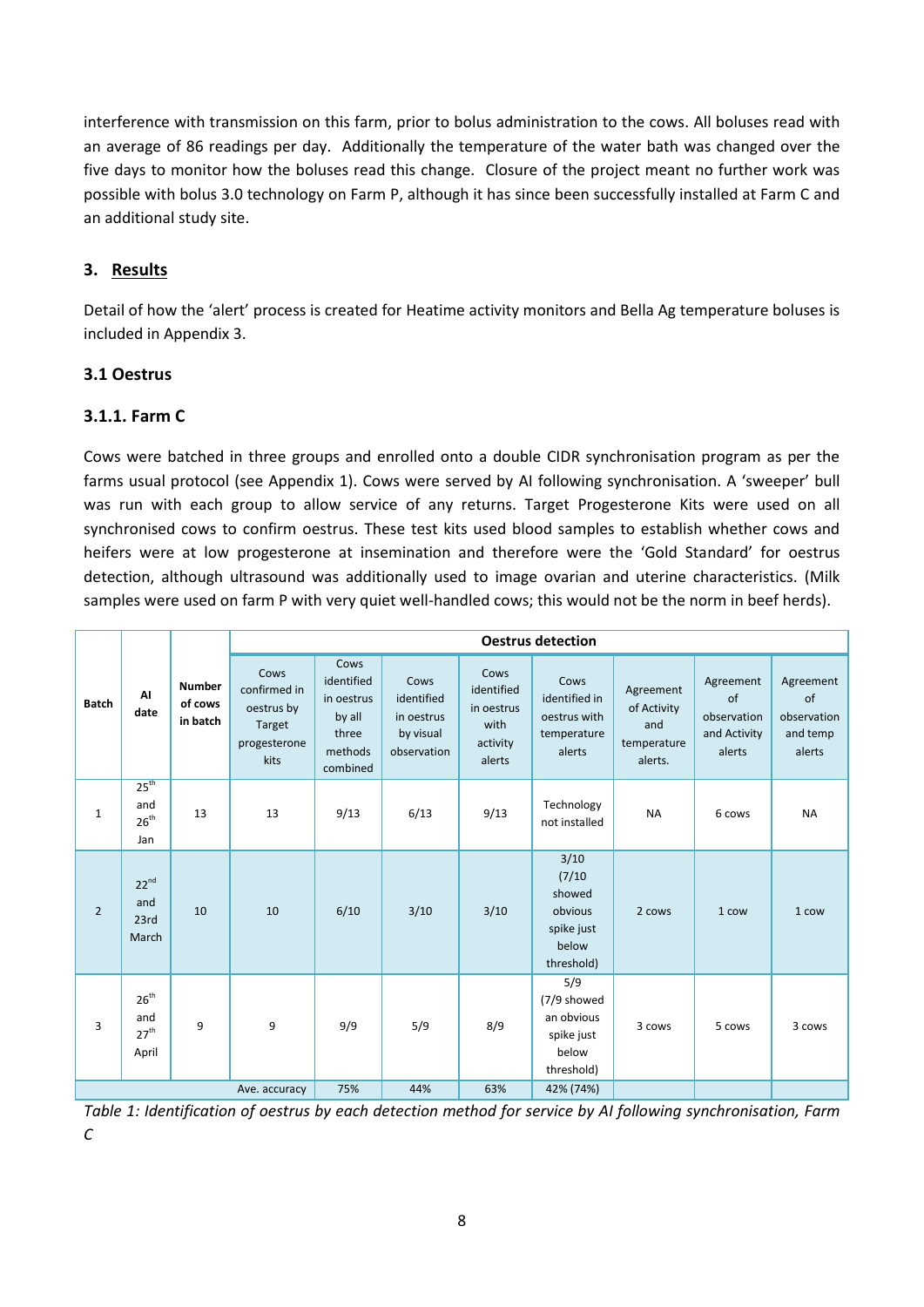The above table shows the proportion of cows that were detected in oestrus by visual observation, activity alerts and temperature alerts. The cows identified in oestrus were not always the same cows between each method. Temperature alerts were generated for 42% of the cows. Clear temperature spikes were visible for 74% of the cows but not all temperature elevations made it over the alert threshold. This threshold could be lowered to increase alerts; however this may result in an increase in false positive alerts. For cows that were not synchronised it was not possible to progesterone test them as it would have meant frequently getting individual cows into the crush to blood test. It was therefore not possible to quantify the increase in false positives for cows returning to oestrus.

| Number of return services<br>during period where both<br>technologies were active<br>(across all batches) | Number of cows in<br>oestrus by visual<br>observation | Number of cows in<br>oestrus detected<br>by activity alerts | Number of cows in<br>oestrus detected<br>by temperature<br>alerts | Number of cows in<br>oestrus detected by<br>both technologies | <b>Number of cows</b><br>identified in<br>oestrus by the<br>combined use of<br>both technologies<br>that were not<br>identified by<br>visual<br>observation. |
|-----------------------------------------------------------------------------------------------------------|-------------------------------------------------------|-------------------------------------------------------------|-------------------------------------------------------------------|---------------------------------------------------------------|--------------------------------------------------------------------------------------------------------------------------------------------------------------|
| 24                                                                                                        | 18                                                    | 10                                                          | 8                                                                 | $\mathbf{a}$                                                  | 3                                                                                                                                                            |

*Table 2: Identification of oestrus by each detection method for cows returning to oestrus, Farm C*

These results show a variation in detection of oestrus across the two technologies and visual observation for cows that returned to oestrus. As a bull was running with the cows at this point visual detection was improved, however due to general increased group activity some pregnant cows also expressed signs of oestrus meaning false positives occurred. In some cases it was noted that the temperature spike was very transient; if the read frequency was poor then the chance of missing an elevated temperature would be high.

Only a small proportion of cows were identified in oestrus by both technologies. Three cows were identified in oestrus using both technologies but were not observed visually; this could be significant if the farm were only serving cows by AI when they observed oestrus. The wide variation in oestrus detection may suggest differences in how individual cows express oestrus; this is something which would be best studied across a large data set.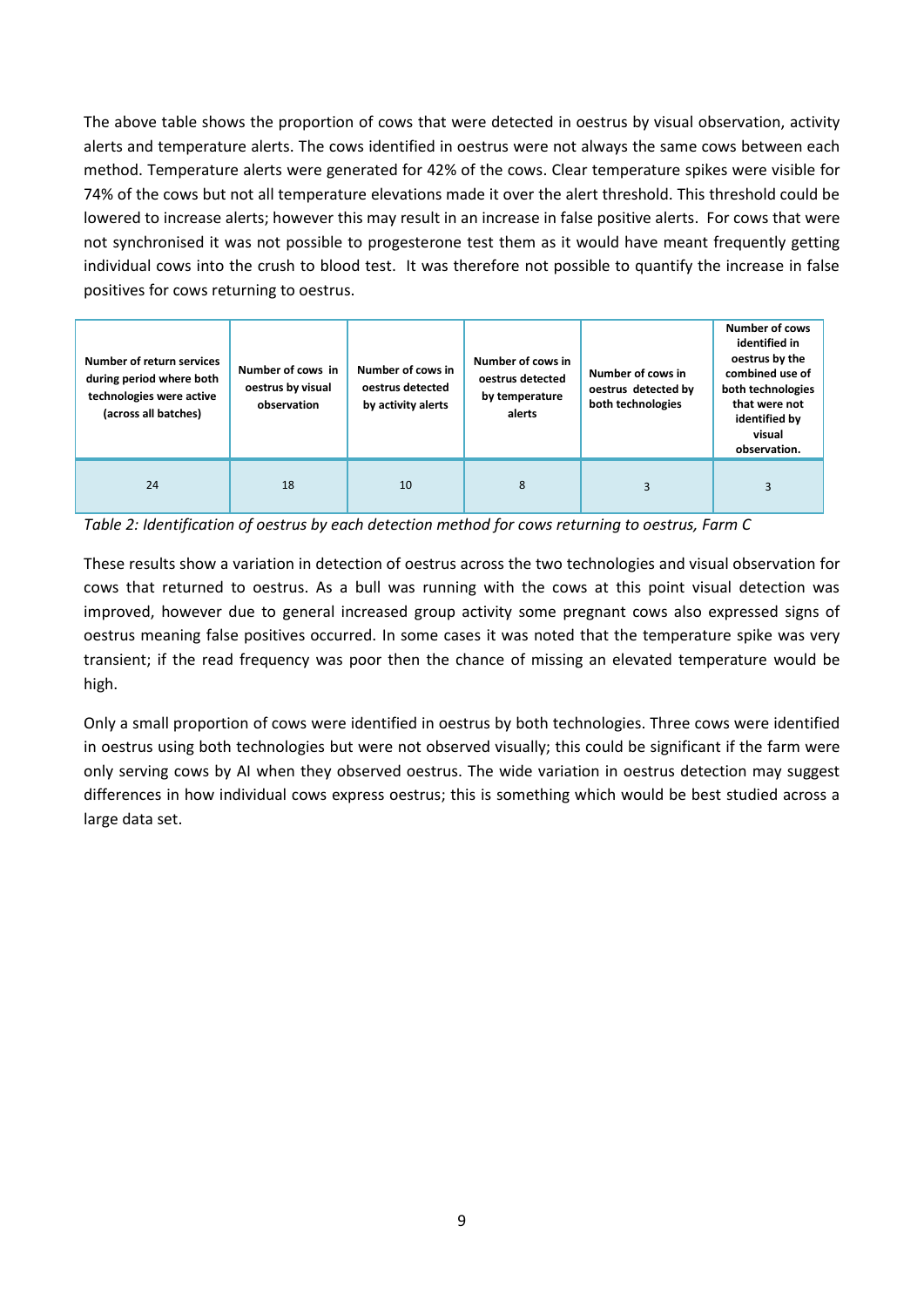# **3.1.2 Study extension Farm C**

10 out of the 13 cows in batch 1 returned to oestrus three weeks later, consistent with a poor conception rate. Therefore ultrasound imaging of ovaries was performed on the next batch of cows at first and second insemination to monitor ovarian activity. This allowed timing of ovulation to be correlated more closely with time of service and with activity levels and temperature changes.

| Cow | <b>Activity</b><br>alert | <b>Activity</b><br>alert ideal<br>time to<br>serve | <b>Temp alert</b> | <b>Temp alert</b><br>ideal time to<br>serve | <b>Actual service times based</b><br>on sync protocol            | <b>Estimated</b><br>ovulation time by<br>ovarian ultrasound<br>scanning |
|-----|--------------------------|----------------------------------------------------|-------------------|---------------------------------------------|------------------------------------------------------------------|-------------------------------------------------------------------------|
| 92  |                          |                                                    | 23/3/13 13.00     | $23^{rd}$ PM                                | 22 <sup>nd</sup> Morning and evening<br>23 <sup>rd</sup> Morning | $22^{nd}$ PM                                                            |
| 158 |                          |                                                    | 23/3/13 11.00     | $23^{rd}$ PM                                | 22 <sup>nd</sup> Morning and Evening<br>23rd Morning             | $22^{nd}$ PM                                                            |
| 111 |                          |                                                    |                   |                                             | 22 <sup>nd</sup> Morning and evening<br>23rd Morning             | $22^{nd}$ PM                                                            |
| 151 | 22/3/13<br>14.02         | $23^{\text{rd}}$ AM                                | 22/3/13<br>15.00  | $23^{\text{rd}}$ AM                         | 22 <sup>nd</sup> Morning and evening<br>23rd Morning             | $23^{\text{rd}}$ PM                                                     |
| 119 |                          |                                                    |                   |                                             | 22 <sup>nd</sup> Morning and evening<br>23rd Morning             | $22^{nd}$ PM                                                            |
| 157 |                          |                                                    |                   |                                             | 22 <sup>nd</sup> Morning and evening<br>23 <sup>rd</sup> Morning | $22^{nd}$ PM                                                            |
| 52  |                          |                                                    |                   |                                             | 22 <sup>nd</sup> Morning and evening<br>23 <sup>rd</sup> Morning | $21st$ AM                                                               |
| 44  |                          |                                                    | 22/3/13 11.00     | $22^{nd}$ PM                                | 22 <sup>nd</sup> Morning and evening<br>23 <sup>rd</sup> Morning | $22^{nd}$ PM                                                            |
| 164 | 22/3/13<br>16.07         | $23^{rd}$ AM                                       | 22/3/13 16.00     | <b>23 AM</b>                                | 22 <sup>nd</sup> Morning and evening<br>23 <sup>rd</sup> Morning | $22^{nd}$ PM                                                            |
| 118 | 24/3/13<br>22.55         | $25^{th}$ AM                                       | 24/3/13 15.00     | $25^{th}$ AM                                | 22 <sup>nd</sup> Morning and evening<br>23rd Morning             | $22^{nd}$ PM                                                            |

*Table 3: Relationship between Heatime activity and Bella Ag temperature alerts and ovulation for 10 synchronised cows in batch 2, Farm C*

Ultrasound examination of ovaries was consistent with ovulation occurring at the predicted time according to the synchronisation protocol in most cases, and therefore timing of AI was assumed to be correct in these cows. Heatime and Bella Ag alert accuracy was very varied. For both technologies only one alert was correctly timed, however in this case the follicle failed to naturally ovulate. The technologies agreed with each other for all three of the Heatime alerts. Bella Ag had three additional alerts; however these were timed late in relation to ovulation. Ovulation usually occurs around 30 hours after the start of standing oestrus.

AI timing was assumed to be appropriate for this given synchronisation protocol and batch 3 was not examined by ultrasound.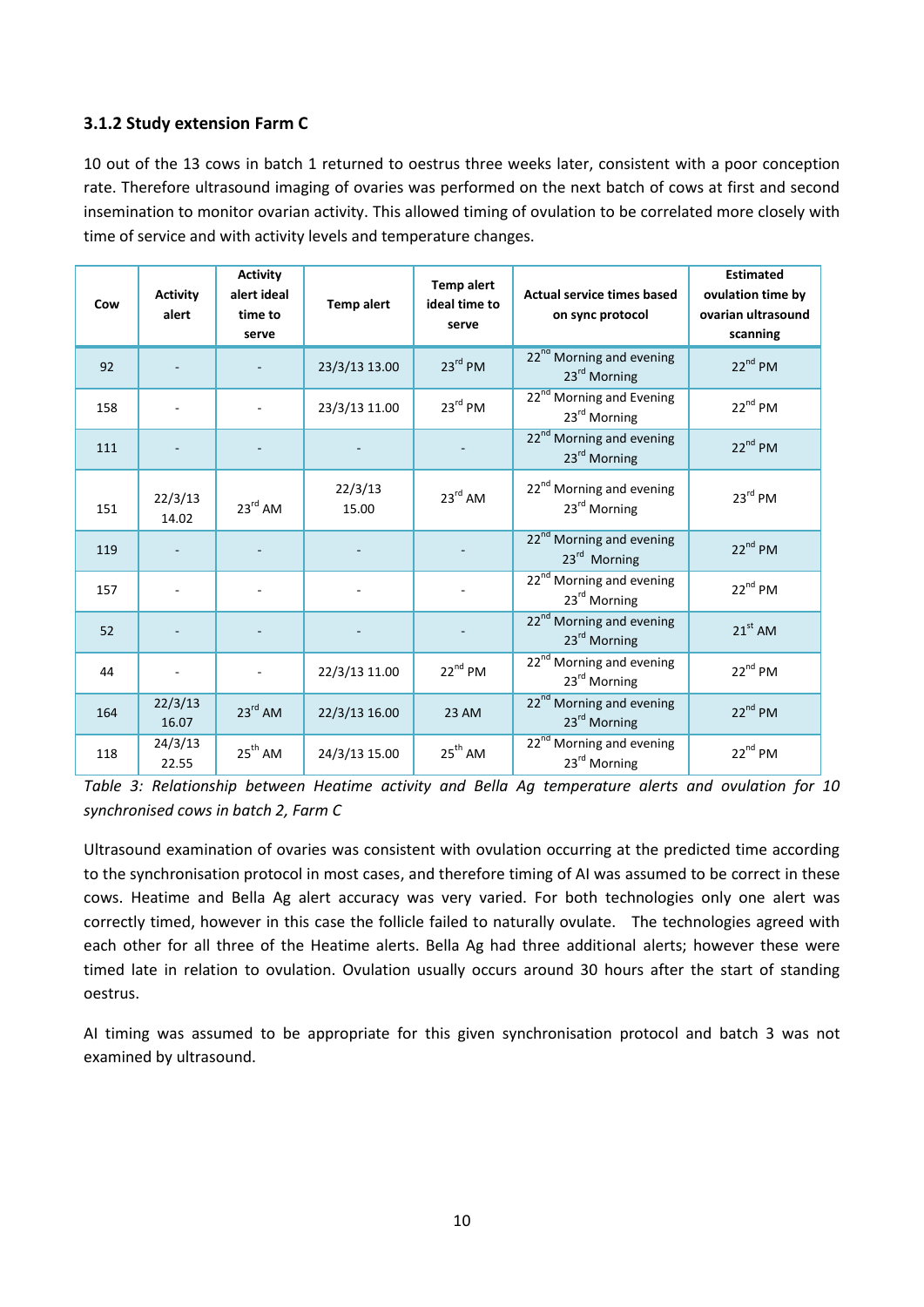## **3.1.3 Farm P**

100 cows were kept in one group out at grass to be served. Service by AI commenced on 1<sup>st</sup> August. All cows identified in oestrus were subjected to cow side milk progesterone tests (P4 Rapid, Ridgeway Science). These tests confirmed that all but one cow were correctly identified as in oestrus. Only one was shown to have high progesterone, so was not served. This cow was later diagnosed as pregnant.

#### **Activity monitoring**

Technical problems with the solar panels of the Heatime system as previously described resulted in reduced data collection in the early stages of the project. Approximately 72 out of a total 103 serves were monitored by Heatime before the farmer elected to turn the system off due to issues with power supply and missed heats.

Ovarian ultrasound examination was not carried out on Farm P. This was an additional step at Farm C only which aimed to address the synchronisation program and actual ovulation timing following prior poor conception rates.

| Total number of serves<br>during period when activity<br>monitoring software was<br>active | Cows identified in<br>oestrus by visual<br>observation | Cows identified in<br>oestrus by<br>Heatime* | Cows identified in<br>oestrus by both<br>methods<br>combined | <b>Visual observation</b><br>accuracy | <b>Heatime accuracy</b> |
|--------------------------------------------------------------------------------------------|--------------------------------------------------------|----------------------------------------------|--------------------------------------------------------------|---------------------------------------|-------------------------|
| 72                                                                                         | 71                                                     | 62                                           | 72                                                           | 98.7%                                 | 86.1%                   |

*Table 4: Identification of oestrus detection by visual observation and Heatime monitoring, Farm P.*

The above results show high accuracy of both methods of oestrus detection. \*During this time one cow was shown to be in oestrus by Heatime monitoring that was not observed visually, therefore combining the two methods positively identified every cow as in heat. It is speculated that should the solar panel have been sufficient to power the Heatime system throughout the night, accuracy could have been further increased, as cows could not be detected unless sufficient light was available to power the system.

As AI is carried out in the field on Farm P, correctly identifying cows in oestrus is very important and therefore a substantial amount of time and effort is devoted to this.

#### **Rumen temperature**

As previously detailed a number of technical problems with the temperature bolus system on Farm P resulted in a small dataset whilst housed and even less data recorded out in the field.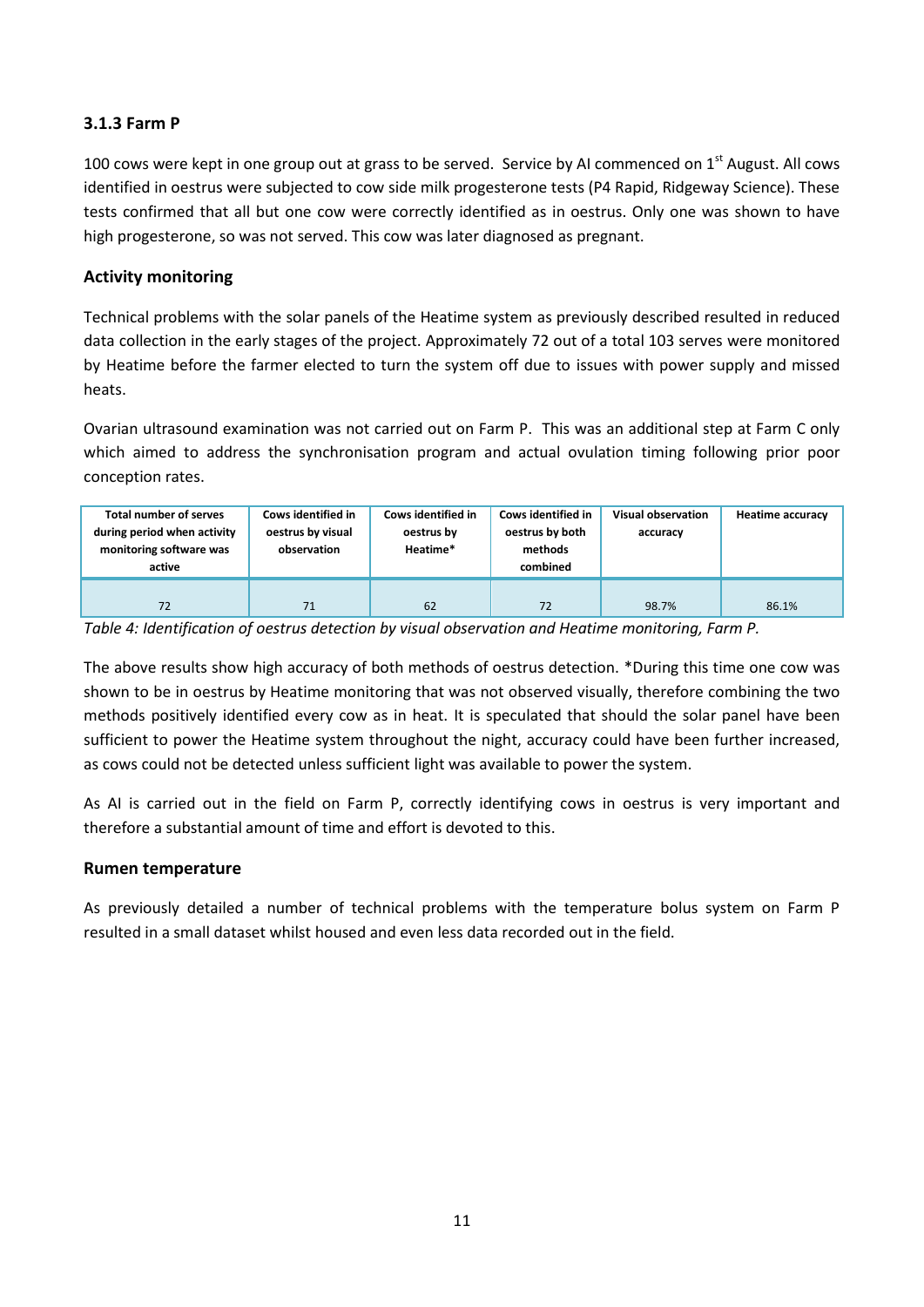# **3.2 Calving (Parturition)**

## **3.2.1 Farm C**

The Bella Ag system commenced reading on 20<sup>th</sup> February, meaning a number of calvings were not recorded. This gave a possible 15 calvings to analyse. Daily bolus read frequency increased with time and an extra reader was added which acted to further improve read frequency.

| Cow ID | Date calving | <b>Activity Change</b> | <b>Activity alert</b> | <b>Temperature</b> | <b>Temperature alert</b> |
|--------|--------------|------------------------|-----------------------|--------------------|--------------------------|
| 152    | 22.2.13      | <b>No</b>              | <b>No</b>             | 38.46              | <b>No</b>                |
| 141    | 22.2.13      | No                     | No                    | 38.50              | No                       |
| 186    | 22.2.13      | <b>No</b>              | N <sub>o</sub>        | Reads missed       | <b>No</b>                |
| 116    | 28.2.13      | No                     | No                    | 38.21              | No                       |
| 170    | 6.3.13       | <b>No</b>              | <b>No</b>             | 39.21              | <b>No</b>                |
| 61     | 7.3.13       | +48% change            | Yes                   | 38.46              | No                       |
| 127    | 10.3.13      | <b>No</b>              | <b>No</b>             | Reads missed       | <b>No</b>                |
| 83     | 10.3.13      | +46% change            | Yes                   | Reads missed       | No                       |
| 135    | 13.3.13      | <b>No</b>              | <b>No</b>             | Reads missed       | <b>No</b>                |
| 138    | 8.4.13       | No                     | No                    | 37.81              | No                       |
| 99     | 12.4.13      | <b>No</b>              | <b>No</b>             | 38.21              | <b>No</b>                |
| 97     | 5.5.13       | No                     | No                    | 38.71              | No                       |
| 88     | 8.5.13       | <b>No</b>              | <b>No</b>             | 38.71              | <b>No</b>                |
| 108    | 11.5.13      | No                     | No                    | 38.71              | No                       |
| 81     | 23.5.13      | <b>No</b>              | <b>No</b>             | 39.40              | <b>No</b>                |

*Table 5: Activity and temperature alerts at the time of calving, Farm C.*

#### **Activity monitoring**

The above results show that two cows registered an activity alert in the time up to calving. These alerts were generated at 36 hours and 9 hours prior to calving, both in very restless cows that showed very clear visual signs of calving up to a couple of days in advance. All other cows showed no or very minimal changes in activity.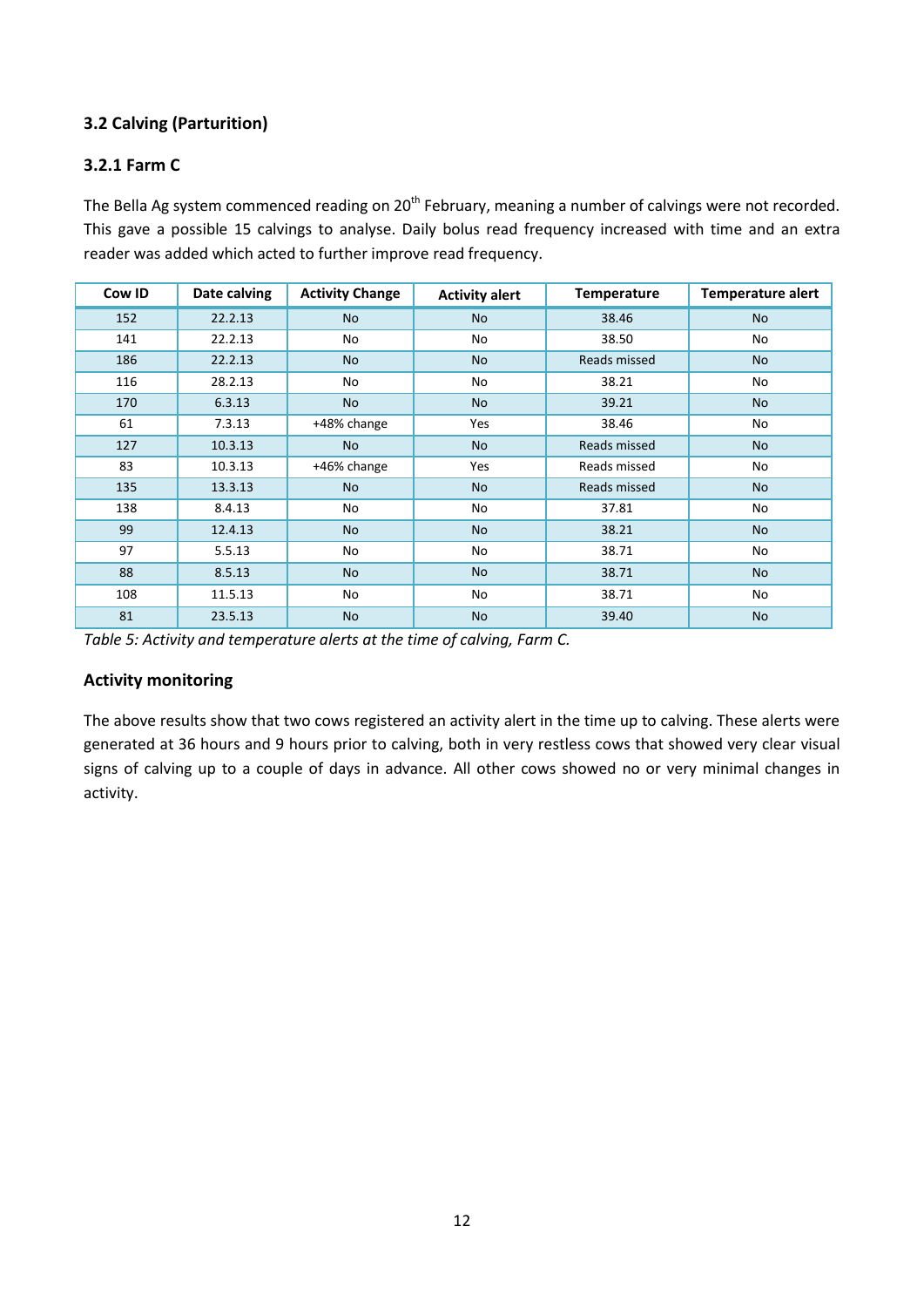#### **Temperature monitoring**

No temperature alerts were generated during or leading up to calving. Temperature changes were either very minor or not observed. However, a subtle pattern was noted on a number of temperature traces. This pattern was characterised by a moderate frequency of reads, then a decrease in read frequency and temperature, followed by a significant increase in reads post calving (figure 6). Data will be further analysed following the end of the trial to further investigate this pattern.



*Fig 6: Rumen temperature chart cow 152 and 83 (red arrow indicates calving), Farm C*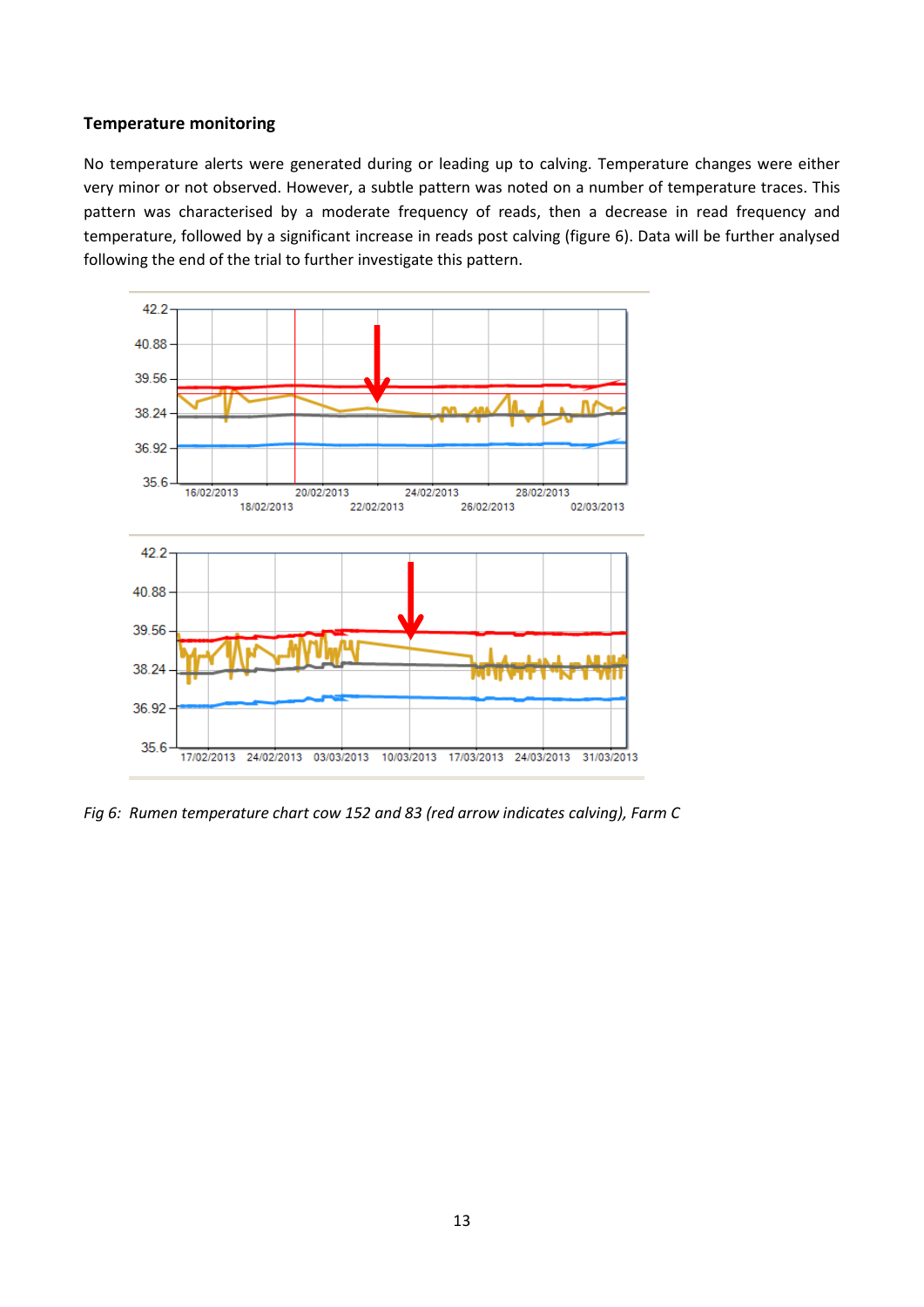# **3.2.2. Farm P**

### **Activity monitoring**

Heatime was previously installed on this farm, but only for use in the field. Once set up indoors the system took a long period of time to calculate baseline activity as the previous baseline was for the cows outdoors with very high activity levels. Readings with clarity were first achieved on 14.04.13; cows that calved prior to this date were missed by Heatime monitoring. After 26.04.13 Heatime was removed from the buildings and taken to the field to allow setup ready for breeding.

| Date calving<br>Cow ID |         | Raw activity at time<br>of calving | Activity change up to<br>calving                | <b>Activity alert</b> |
|------------------------|---------|------------------------------------|-------------------------------------------------|-----------------------|
| 225                    | 15.4.13 | 60                                 | 20% decrease                                    | <b>No</b>             |
| 62                     | 15.4.13 | 65                                 | No change                                       | No                    |
| 513                    | 16.4.13 | 55                                 | 10% increase                                    | <b>No</b>             |
| 340                    | 19.4.13 | 50                                 | 10% decrease                                    | No                    |
| 451                    | 20.4.13 | 85                                 | Dropped 24 hr before then<br>100% increase      | No                    |
| 486                    | 21.4.13 | 120                                | 20% increase                                    | No                    |
| 474                    | 21.4.13 | 50                                 | Activity peak 24 hr before<br>then 40% decrease | <b>No</b>             |
| 819                    | 22.4.13 | Read missed                        |                                                 | No                    |
| 429                    | 25.4.13 | 40                                 | 20% decrease                                    | <b>No</b>             |
| 16                     | 26.4.13 | 60                                 | No change                                       | No                    |
| 315                    | 26.4.13 | 40                                 | 30% decrease                                    | No                    |

*Table 6: Activity changes up to the time of calving, Farm P.*

The above table shows significant variation in activity at the time of calving. Activity changes were not obviously able to predict parturition across the 11 cows followed. No cows showed alerts in the 12 hours up to calving. Changes in activity around the time of parturition appeared to be gradual and smooth compared with the sharp peaks in activity noted at oestrus.

#### **Rumen temperature**

As discussed temperature reads were very intermittent. Out of 70 cows bolused, 59 read at some point over the two month calving period. 42 boluses read less than 20 times, 11 read between 20-60 times and 6 read more than 60 times. Out of all the boluses one read to a frequent level, reading 360 times. This equates to one read every four hours. No low temperature alerts consistent with calving were noted.

#### **4. Discussion**

#### **4.1 Oestrus prediction**

On Farm C it was not feasible to test progesterone levels in any cows returning to oestrus, in order to confirm oestrus. Any cow that showed an activity alert and/or additional visual signs of oestrus at 21 day intervals +/- 5 days was deemed in oestrus for the purpose of this trial. Therefore some of the return oestrus events may represent false positives in all three methods of oestrus detection. Once all cows have calved next year, and accurate service dates can be established, a more detailed analysis can take place.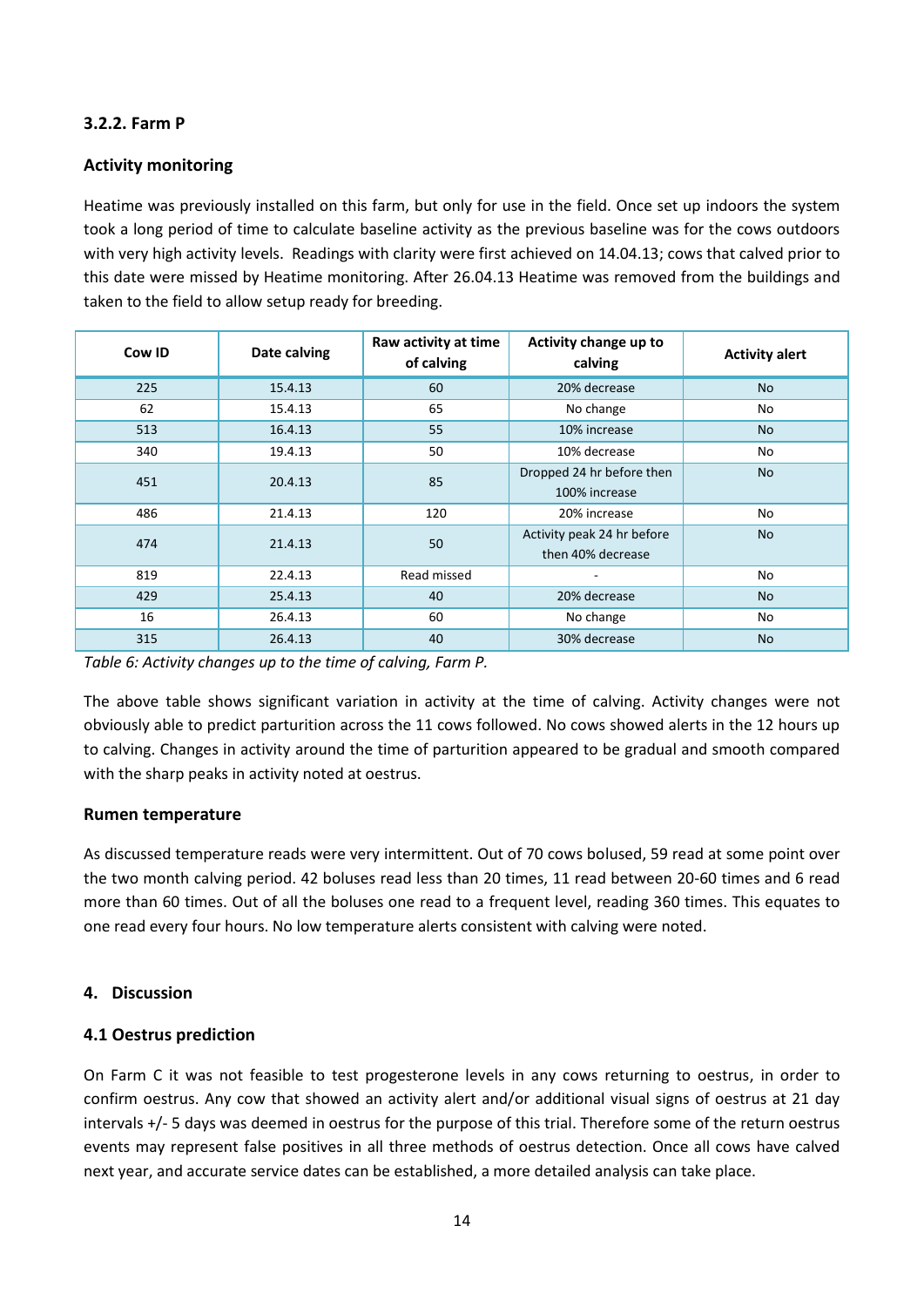A wide variation in both activity and temperature alerts seemed to be generated between cows. For example, some cows appeared to have alerts for every oestrus event, other cows did not show alerts for any oestrus events. This could be due to individual cow factors or due to how successfully the technologies were implemented in different individuals. A larger data set would be required to fully analyse this observation.

## **4.1.1 Activity monitoring**

Activity monitoring for oestrus prediction is very well established in dairy cows. On both Farm C and Farm P activity monitoring also successfully predicted oestrus and in some cases predicted oestrus where visual observation or temperature monitoring did not.

Read frequencies were generally consistent at both farms with minimal technical problems apart from power interruptions at Farm P. Across all cows over both farms activity monitoring successfully predicted 70% of cows in oestrus (128 cows identified in oestrus with both technologies running).

Activity monitoring out in the field at Farm P correctly identified 86% of cows in oestrus compared with 50% of cows indoors at Farm C. It is hypothesised that reduced space allowance and movement between groups and pens indoors potentially resulted in the system taking too long to adjust in order to calculate a baseline activity level. It is also possible that indoors there may have been reduced ability or inclination to express increased activity levels around oestrus.

Overall, activity monitoring proved successful at predicting oestrus and aided the timing of AI using the 'time to AI' feature of Heatime. Further analysis of data may be carried out to investigate a relationship between activity level at time of alert and conception level to the corresponding service.

# **4.1.2 Temperature monitoring**

Temperature read frequency varied significantly between cows, with some boluses reading with a high frequency and consistently, some reading with a high frequency but intermittently and others reading with a very poor frequency or not reading at all. Many of the boluses took several days, and some took weeks for reads to commence. Generally, the greater the frequency of reads the more oestrus alerts from the bolus.

Overall temperature alerts were generated in 37% of cows in oestrus across all synchronised and nonsynchronised cows. If the alert threshold was lowered (a feature of the software) then the number of alerts would increase. Where lower temperature spikes (obvious spikes just below threshold) were considered then the accuracy of the technology rose to 74% across two batches of synchronised cows.

Temperature monitoring appeared to be the most successful predictor of oestrus for the batches of synchronised cows when compared with activity monitoring and observed oestrus. However for the cows exhibiting natural heats when returning to oestrus temperature monitoring was the least successful predictor.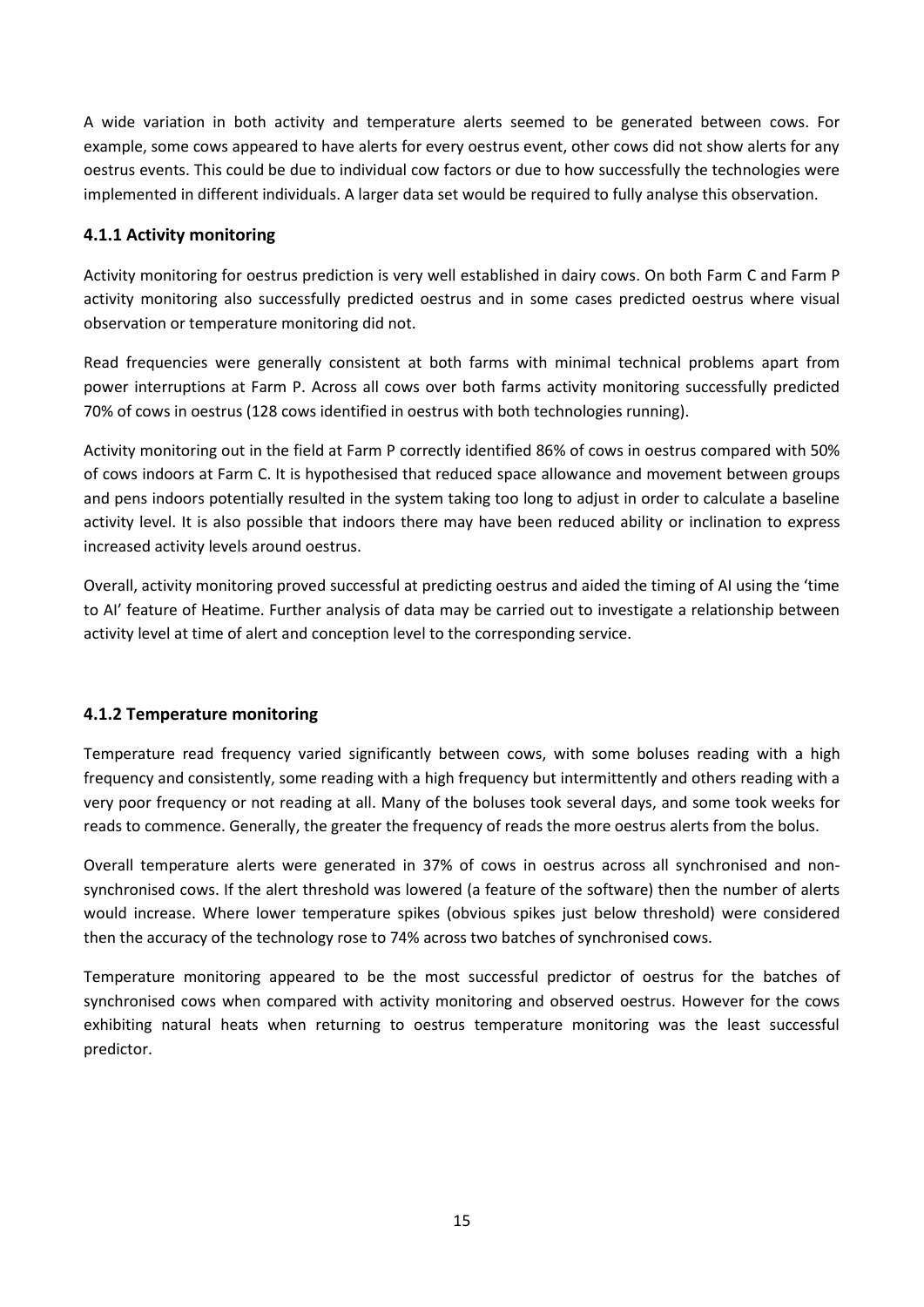## **4.2 Calving prediction**

#### **4.2.1 Activity monitoring**

There did not appear to be any trend in activity changes around the time of calving. Activity levels increased in some cows, sometimes by up to 100% but decreased in others. The timing of changes also seemed to differ between cows, occurring from 48 hours before calving up to calving. Activity may be affected by other management factors and individual cow behaviour. This work suggests that change in activity may not be a reliable predictor of calving.

However, due to technical difficulties it was only possible to record the activity around 26 calvings over the two farms. With a much larger sample size and with equipment installed and running correctly it may be possible to identify a trend in activity change around calving.

### **4.2.2 Temperature monitoring**

Temperature was only monitored at Farm C due to technical issues at Farm P. As previously mentioned read frequency appeared to drop around the time of calving; the reason for this is unknown. The effect of this may be detrimental to correctly identifying transient subtle temperature changes as small as 0.3°C to successfully predict parturition, such as those found in one previous study (Burfeind *et al*. 2011).

A characteristic pattern in the temperature data around the time of calving was not apparent. The bolus does not have a built in algorithm for prediction of calving, and reads raw temperature alone. The pattern produced may provide the opportunity to develop algorithms and software to predict calving. Further studies with a larger data set would offer the opportunity to investigate an algorithm for prediction of calving from the raw data.

#### **5. Conclusion**

This pilot study aimed to investigate whether activity and temperature monitoring technologies could provide a valuable aid to management of the suckler herd. These technologies were initially developed and trialled in the dairy sector, and use in a suckler herd requires some alterations in the set up and running of the system. For example, dairy cows can regularly and reliably pass 'readers' when brought into the milking parlour, in contrast to beef cows which may be sited in fields away from the farm. There have been several key learning points with the study, offering useful points of guidance for farmers and advisors considering future use of this type of technology in beef systems and these are detailed in the appendix 4 below.

Activity meters are an established oestrus detection tool in the dairy industry and offer similar promise in the beef industry. Temperature monitoring is less established in oestrus detection but shows promise and unlike activity monitoring offers real promise in prediction of calving in the beef industry.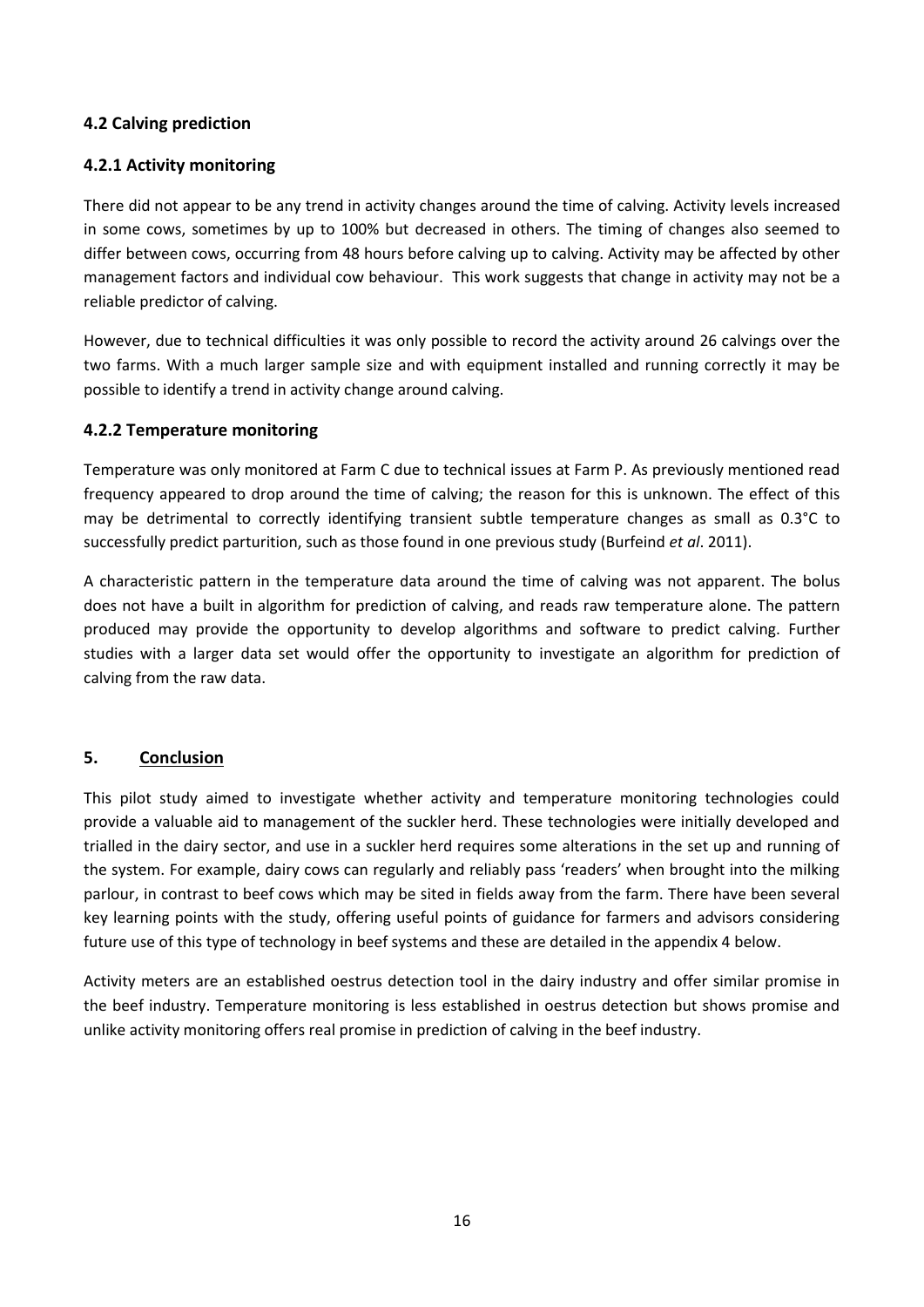# **Appendix 1: Farm Details**

| <b>Detail</b>           | Farm C                                  | Farm P                                     |
|-------------------------|-----------------------------------------|--------------------------------------------|
| Farm type               | Upland pedigree farm                    | Lowland commercial suckler farm            |
| Cows in trial           | 39                                      | 100 (70 bolused to date)                   |
| Calving period          | Jan-June indoors                        | March-July indoors                         |
| Service period          | 4 batches Jan-June.                     | June-Aug                                   |
| <b>Breeding details</b> | All cows synchronised and served in     | All cows served by AI to observed heats.   |
|                         | batches of roughly 10. All returns      | All returns are observed and are Al'd. All |
|                         | served by the bull. All cows houses     | cows out at grass when served.             |
|                         | when served.                            |                                            |
| Management              | All cows housed in groups in large      | All cows housed at another farm. Cows      |
|                         | shed. Cows moved to individual          | brought onto site in batches roughly a     |
|                         | calving pens roughly 1 week prior to    | couple of weeks prior to calving. Cows     |
|                         | calving. Cows then moved back into      | moved out to grass with calves at foot     |
|                         | large shed in batches with calves at    | roughly a week after calving.              |
|                         | foot, roughly 1-2 weeks after calving.  |                                            |
| Activity monitor        | 39 collars Heatime Horizon supplied.    | Farm uses Heatime Horizon. Cows            |
| technology              | All collars fitted in one batch. System | collars fitted as they move into the       |
|                         | updated to Heatime Dataflow midway      | calving shed.                              |
|                         | through trial.                          |                                            |
| Rumen                   | 39 Bella Ag rumen temperature           | 100 Bella Ag rumen temperature boluses     |
| temperature             | boluses supplied. All cows bolused in   | supplied. Cows bolused as they move        |
| technology              | one batch.                              | into the calving shed. System updated      |
|                         |                                         | to version 2.0 midway through trial (and   |
|                         |                                         | subsequently to version 3.0).              |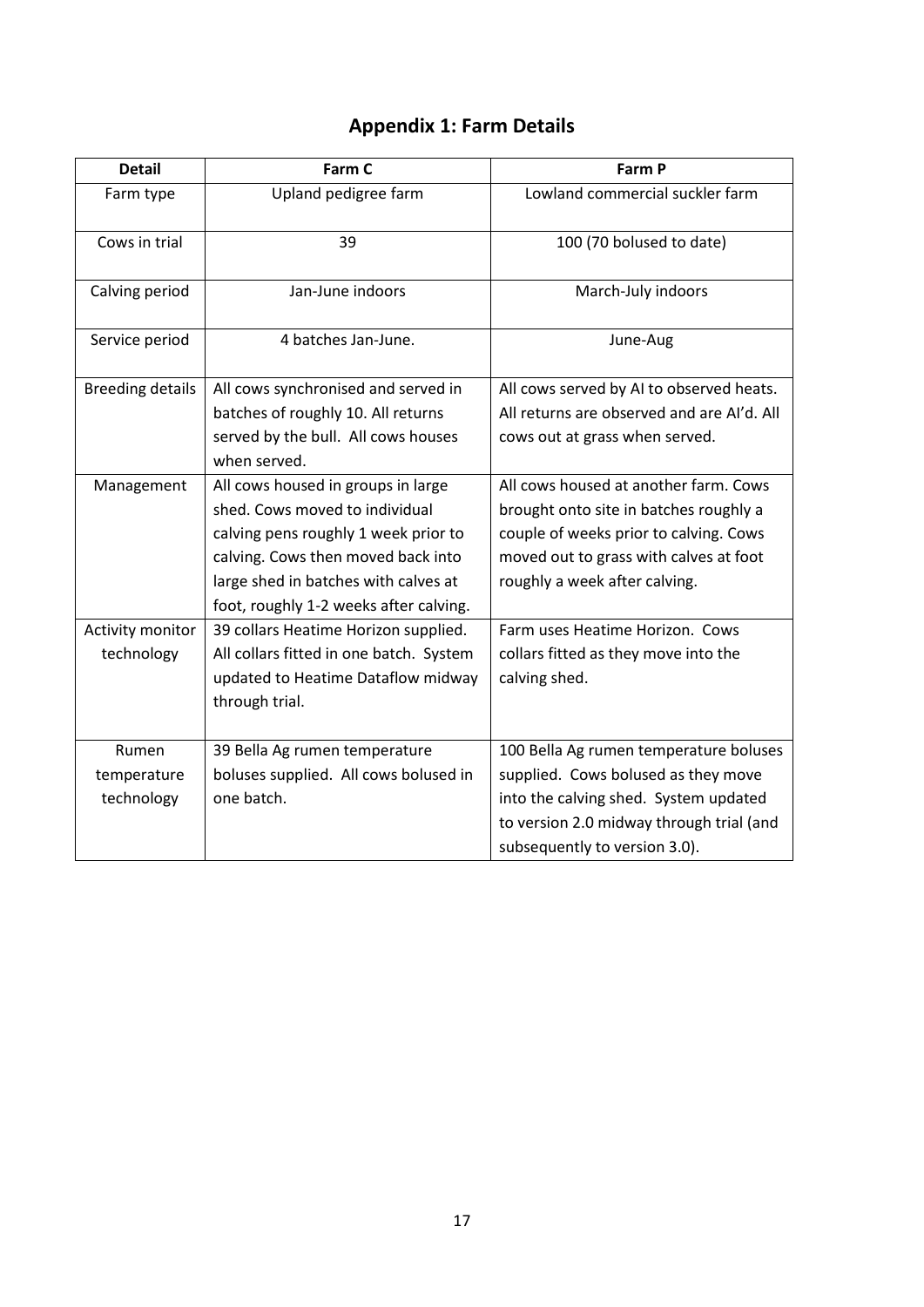# **Appendix 2 : Summary description of technologies used in the study**

The following is a summary description of the two technologies fitted at each farm. The summary is based on the manufacturer's claims rather than any endorsement by RAFT Solutions Ltd or EBLEX. For an assessment of these claims in practice please see the later sections of this report.

(i) 'Heatime DataFlow' activity meters (manufactured by SCR technologies; supplied by Semex UK and Fabdec UK)

- Each cow is fitted with an adjustable webbing collar, worn around the neck.
- From the bottom of the collar 'necklace style' hangs a motion sensing LD-tag  $^{TM}$
- The motion sensing tag transmits a signal to a control box, which is mounted on a building or other structure near the herd (the manufacturer claims transmission over an area of 200 X 500m)
- The system uses algorithms (complex mathematical calculations) to separate the cow's day to day normal activity from oestrus related activity.
- The data can be viewed real time on a farm PC using the software supplied as part of the product. Training is provided as part of the package.
- The user is provided with graphs and data for each collared cow/heifer. Alerts are given for those animals requiring attention (see fig 7). These can also be transmitted to a mobile device (e.g. phone or tablet)
- The main claim is that the product can assist early detection of oestrus by detecting an increase in activity levels, but there is also reference to detection of illness in cattle
- For more details see www.heatime.co.uk
- (ii) Rumen temperature boluses (manufactured and supplied by Bella Ag) based in the USA.
	- $\bullet$  The Bella Ag Cattle Temperature Bolus  $\text{TM}$  is administered orally using a standard balling gun.
	- The bolus is 25mm in diameter, and 70mm in length, and is claimed to have a 5 year battery life
- 5. Once ingested the bolus permanently settles to the bottom of the rumen/reticulum.
- 6. The bolus transmits a signal to a reader (or readers depending on the size of the farm), which is a small metal box mounted on a building or other structure near the herd (the manufacturer claims transmission of up to 150ft, 24 hours a day)
- 7. The data can be viewed real time on a farm PC using the software supplied as part of the product. Training is provided as part of the package.
	- The user is provided with graphs and data for each bolused cow/heifer. Alerts are given for those animals requiring attention (see fig 8. These can also be transmitted to a mobile device (eg phone or tablet)
	- The manufacturer claims the alerts can assist early detection of oestrus and temperature related illness in cattle

For more details see www.bellaag.com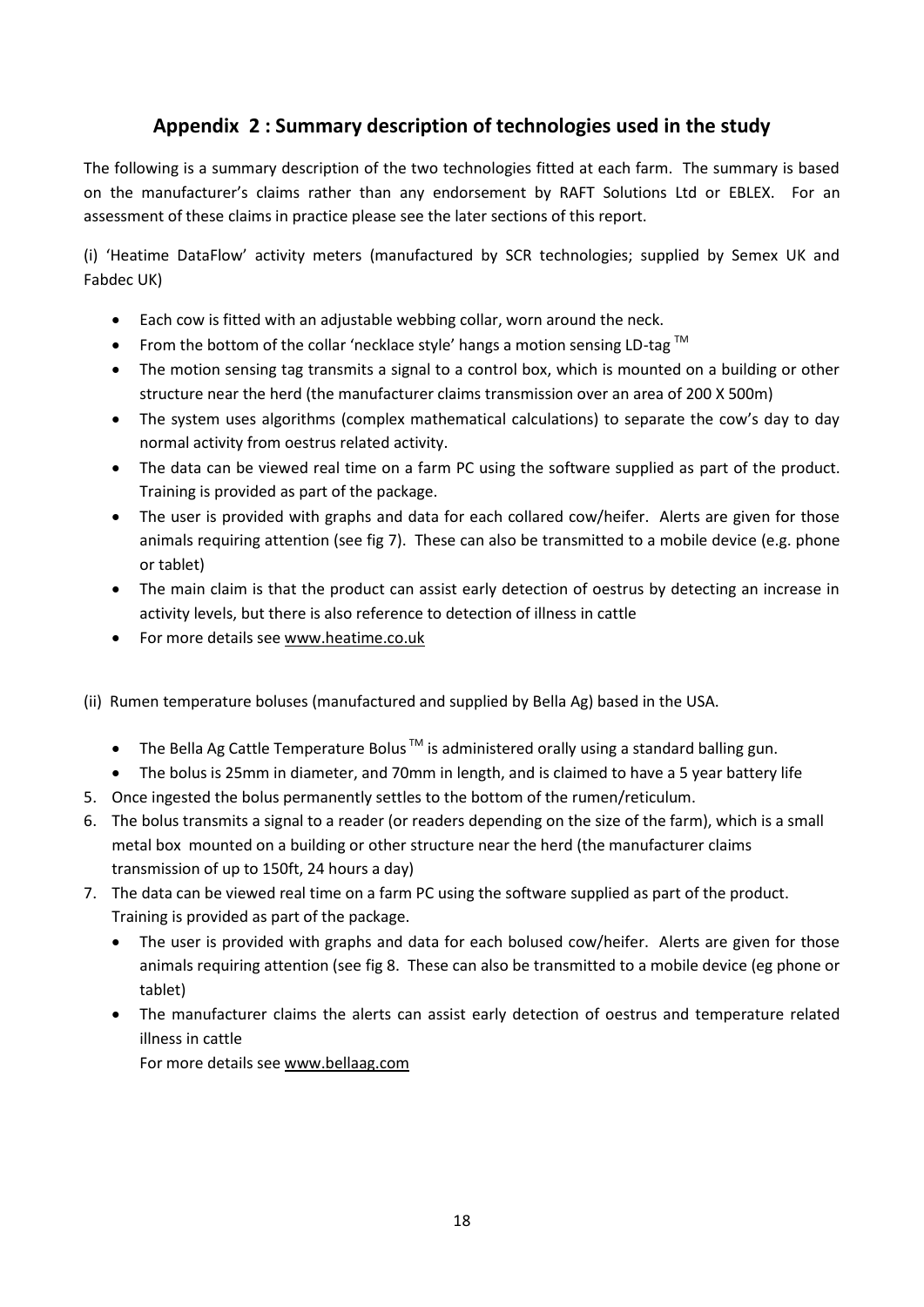# **Appendix 3: Calculation of 'alerts' for Heatime activity meters and Bella Ag temperature boluses, and examples of traces generated from individual cows**

#### **Activity monitoring**

Research has shown that ovulation will usually take place approximately 18 hours after peak activity (Roelofs 2005). The optimum time for service is therefore around 12 hours after peak activity, allowing time for sperm transport and capacitation before fertilisation. This forms the basis of the widely accepted AM-PM rule, i.e. observe a cow at peak activity and serve 12 hours later.

The Heatime system algorithm is set up to record an alert at the time of peak activity, and give a 'window of time for service' following this alert. The window is a period of 26 hours and is displayed as a countdown from 26 hours to 0 hours (too late for service). This may be confusing as the system appears to be counting down to the ideal time to serve, but in actual fact it is counting down the time left to serve. Ideally the cow should be served at 'time to AI', i.e. 14 hours.

#### **Temperature monitoring**

Bella Ag do not use an algorithm for monitoring temperature. Alerts are generated using raw temperature data. Each cow establishes a baseline 'mean' temperature and a hot and cold alert line relative to this at 1.3°C in either direction. Vaginal temperature has been shown to increase during oestrus for 11 h in dairy heifers (Mosher *et al,* 1990), and the duration of the increase in vaginal temperature at oestrus has been reported to be between 4 and 8 h in beef cows (Kyle *et al*. 1998). BellaAg recommend the use of a heat alert as an indication of oestrus and that the cow is inseminated using the AM-PM rule (12 hours after an alert)as described above. This method relies up on read frequency being high in order to observe the transient increase in body temperature.

For each cow/heifer in the trial, data were recorded as shown below.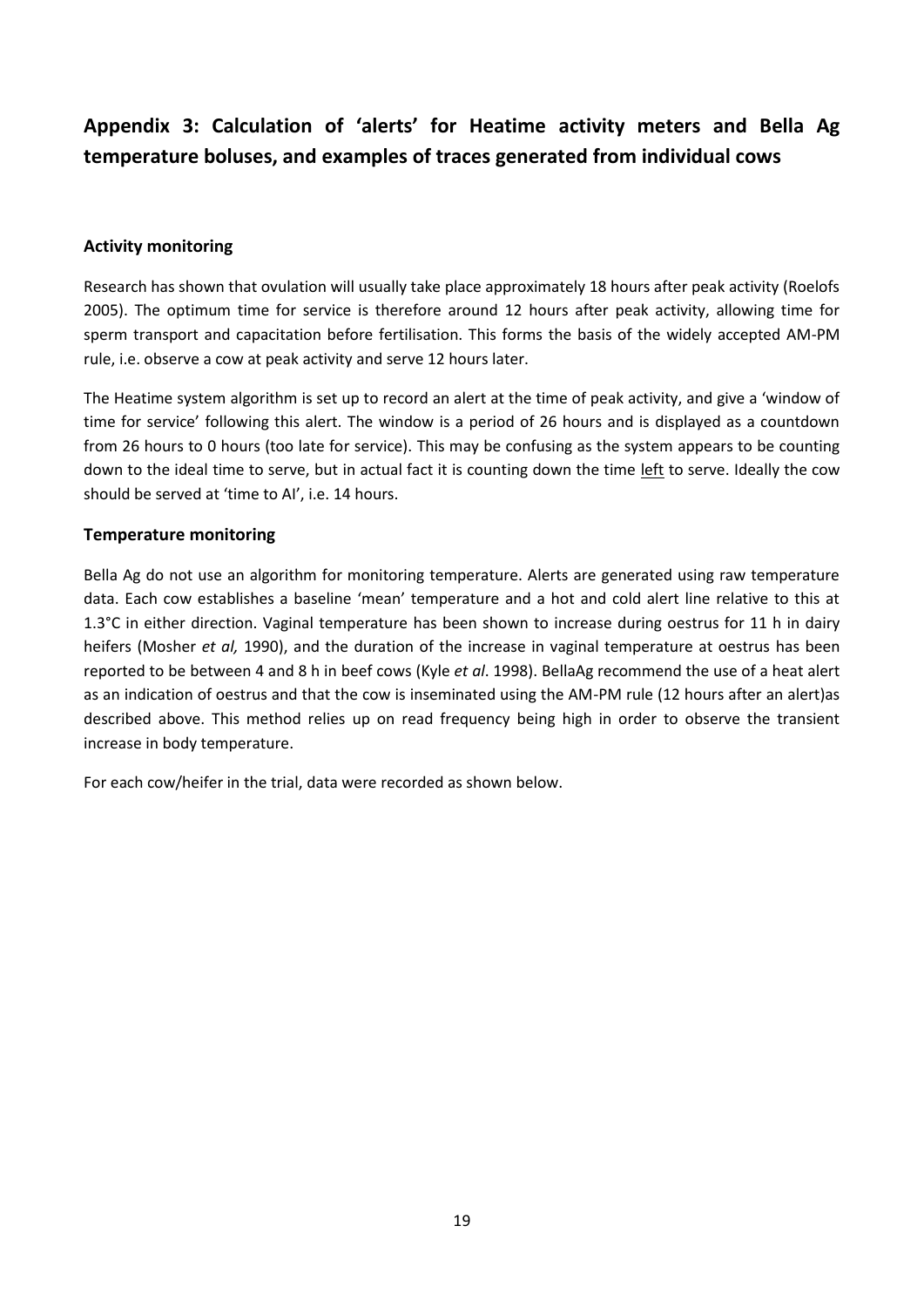

*Fig 7: Example of an individual cow activity chart – Farm C tag number 40013*



*Fig 8: Example of a rumen temperature chart – Farm C tag number 400135*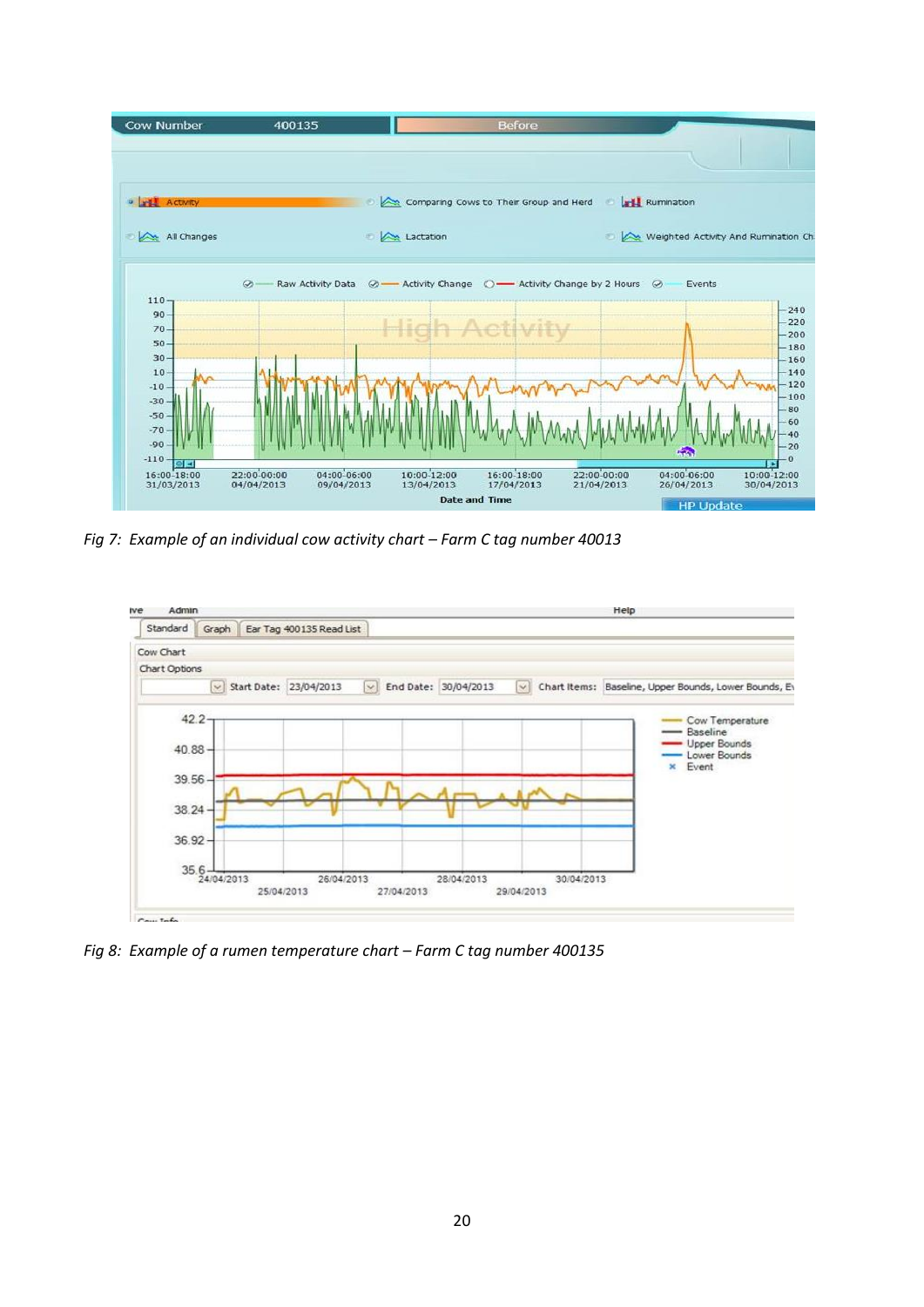# **Appendix 4: Farmer Messages**

# **The potential for use of activity measurement and rumen temperature for oestrus and calving prediction in beef herds**

Reproductive performance drives the success of the beef suckler herd. Minimising empty cows and maximising cows calving in the first few weeks of the calving pattern all help to maximise weaned calf weight produced per cow mated. Artificial insemination (AI) is an under-utilised opportunity to critically select appropriate bull genetics for maximal growth rates balanced by positive calving ease and negative gestation length EBVs. Currently, heifers are frequently naturally mated inappropriately by terminal sire bulls, at best selected for cow mating, with poor outcomes for future herd breeding potential. Calving represents a time of critical risk in delivering viable calves that will grow optimally to maximal weaning weight, not to mention cows or heifers that get back in calf quickly. Furthermore, calving often imposes very high labour demands to provide adequate supervision.

Technologies which predict oestrus and calving have the potential to improve reproductive outcomes and significantly improve the ease of beef herd management.

It has been widely demonstrated that motor activity increases during oestrus in the dairy cow. It has therefore been suggested that devices measuring activity such as pedometers or collars could accurately detect oestrus. This technology has become widely adopted in the dairy sector, but there has been less uptake in the beef industry due to various barriers to use of the technology. However, new systems are now commercially available which have longer range signalling and within-collar data processing and storage. With opportunities for siting base station readers near water troughs or feeding areas, this offers a promising solution to these barriers.

Research has also shown that rumen temperature (RuT) of beef cows increases around oestrus and decreases around calving. RuT may therefore have potential to predict oestrus with sufficient accuracy to facilitate appropriate timing of insemination and to predict calving with sufficient accuracy to optimise labour inputs to supervising calvings. Measurement of rumen temperature with a bolus is minimally invasive, allows frequent records of real-time data to be obtained, requires minimal labour, and permits cows to be maintained in a natural environment.

#### **How the technology works**

EBLEX have funded a project on two farms to explore the use of activity meters and rumen temperature boluses in beef herds. Findings from these projects have identified a number of points which any beef farmer looking to use these technologies should be aware of, and these are outlined below.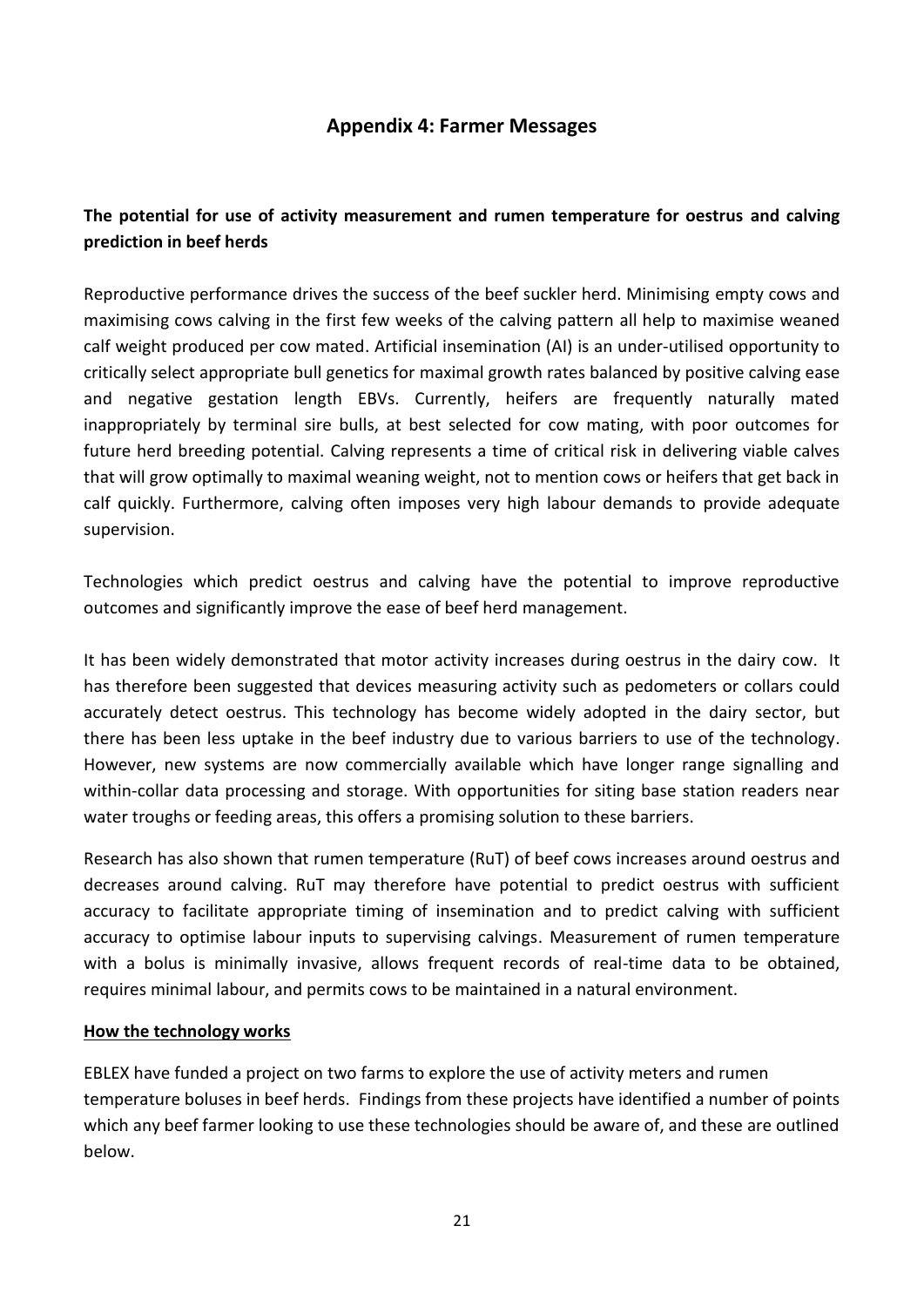This section describes the specific make and model of technology used in this project. Other similar technologies exist but may vary from the description below.

# Activity meters

- Each cow is fitted with an adjustable collar, worn around the neck
- From the bottom of the collar 'necklace style' hangs a motion sensing tag
- The motion sensing tag transmits a signal to a control box, which is mounted on a building or other structure near the herd
- The system uses algorithms (complex mathematical calculations) to separate the cow's day to day normal activity baseline from oestrus related changes in activity.
- The data can be viewed real time on a farm computer using the software supplied with the product.
- The user is provided with graphs and data for each collared cow/heifer. Alerts are sent for those animals requiring attention. These can also be transmitted to a mobile device (e.g. phone or tablet).
- The main claim is that the product can assist early detection of oestrus by detecting an increase in activity levels, but there is also growing reference to detection of illness in cattle, especially when a refinement of the collar which includes a method of measuring rumination is included.

# **Rumen temperature boluses**

- The bolus is administered orally using a dedicated dosing gun.
- Boluses vary in materials, weight, length and diameter and importantly battery life
- Once ingested the bolus permanently settles to the bottom of the rumen/reticulum.
- The bolus transmits a signal to a reader (or readers depending on the size of the farm), which is a small metal box mounted on a building or other structure near the herd
- The data can be viewed real time on a farm PC using the software supplied as part of the product.
- The user is provided with graphs and data for each bolused cow/heifer. Alerts are sent for those animals requiring attention (these can also be transmitted to a mobile device, e.g. phone or tablet).

# **Activity meters – things to look out for**

# Collars:

 For larger breed beef animals the standard collars provided by the manufacturer may be too short in some cases. There is a larger collar size which is 20cm longer than the standard size (155cm). It is important to assess what collar size would be needed for your particular herd.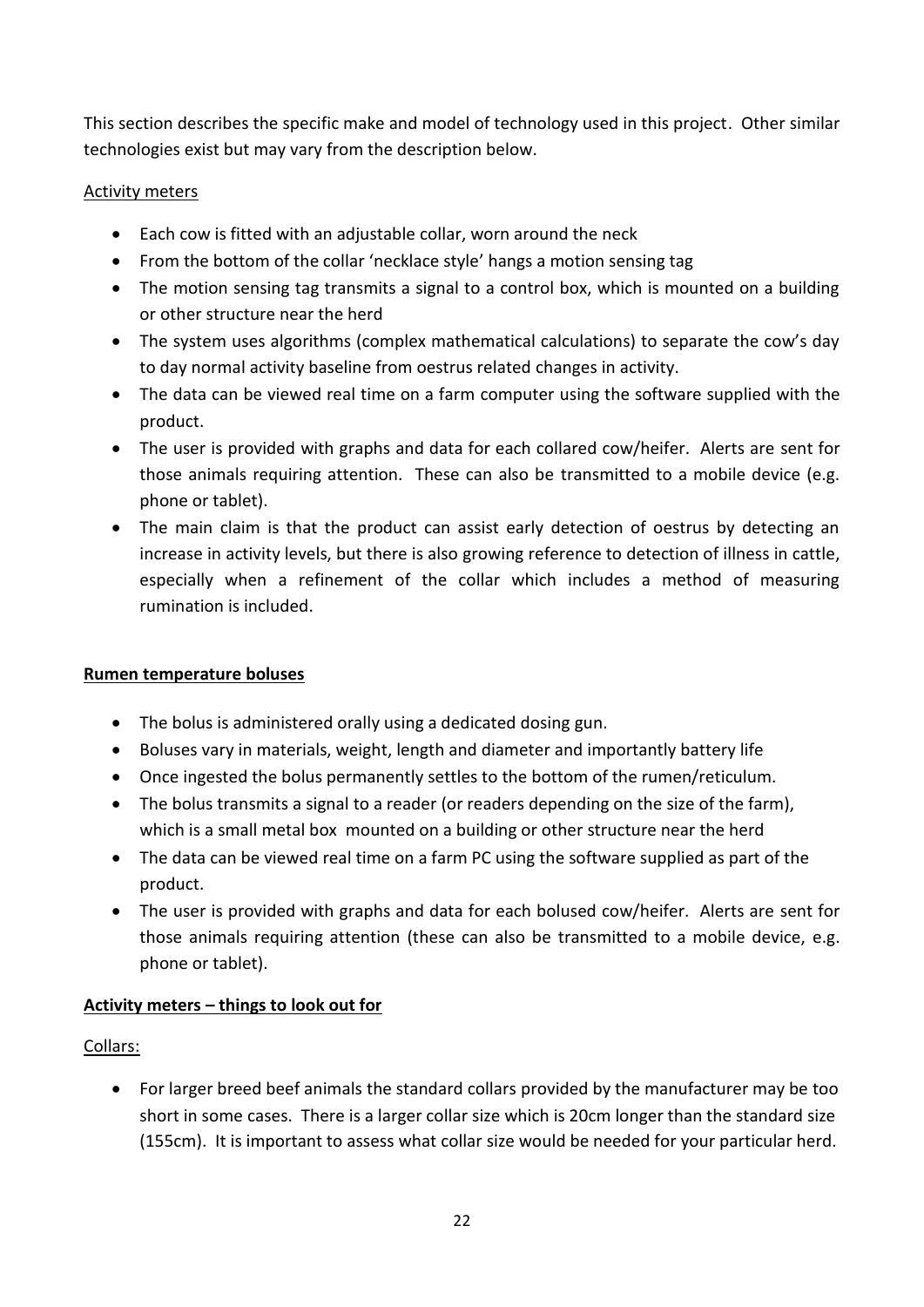Collars must be fitted correctly according to the manufacturer recommendations. If the collars are too tight or too loose then reading quality may be affected.

# Readers and PCs:

- A few days, and in some cases a few weeks, is required after fitting collars before accurate readings can be expected. This is because a baseline of average activity must be generated over several days to a week in order to determine future changes in activity.
- In systems where cows are moved frequently to pens of differing sizes or mixed with new herd mates there may be a disruption in activity leading to false positive and false negative results.
- If the computer is running other software it may not be possible to also run the activity software on the same computer. This requires prior checks to be made with the manufacturer.
- Where the system is used out in the field at grazing, sufficient power must be available from either batteries or solar panels. The manufacturer should be consulted on the power requirements of the particular system in question.

# **Results**

- Current activity monitoring systems appear to be unable to predict calving, although this is a potential development for the future.
- When an alert is generated a 'Time to AI' is given, which counts down the time still left to inseminate the cow starting from 26 hours down to 0. Peak fertility is predicted to occur between 18 to 10 hours from the alert (with 14 hours being the ideal) and this is when insemination is recommended to take place.

# **Rumen temperature boluses – things to look out for**

# Boluses

 Regurgitation of the boluses may occur shortly after dosing and at times of diet changesuch as when cows go out to grass in spring. Ways to help combat this include dosing with a magnet bolus at the time as bolus administration. Withholding of forage for a period of time before bolus administration then feeding forage immediately after may also help to reduce regurgitation.

# Readers and PCs

 The bolus-to-reader range should be carefully considered to ensure that cows are in range of a reader for at least the majority of the day. This is particularly significant in large buildings or outdoors. If readings are poor then it may be necessary to install additional readers.